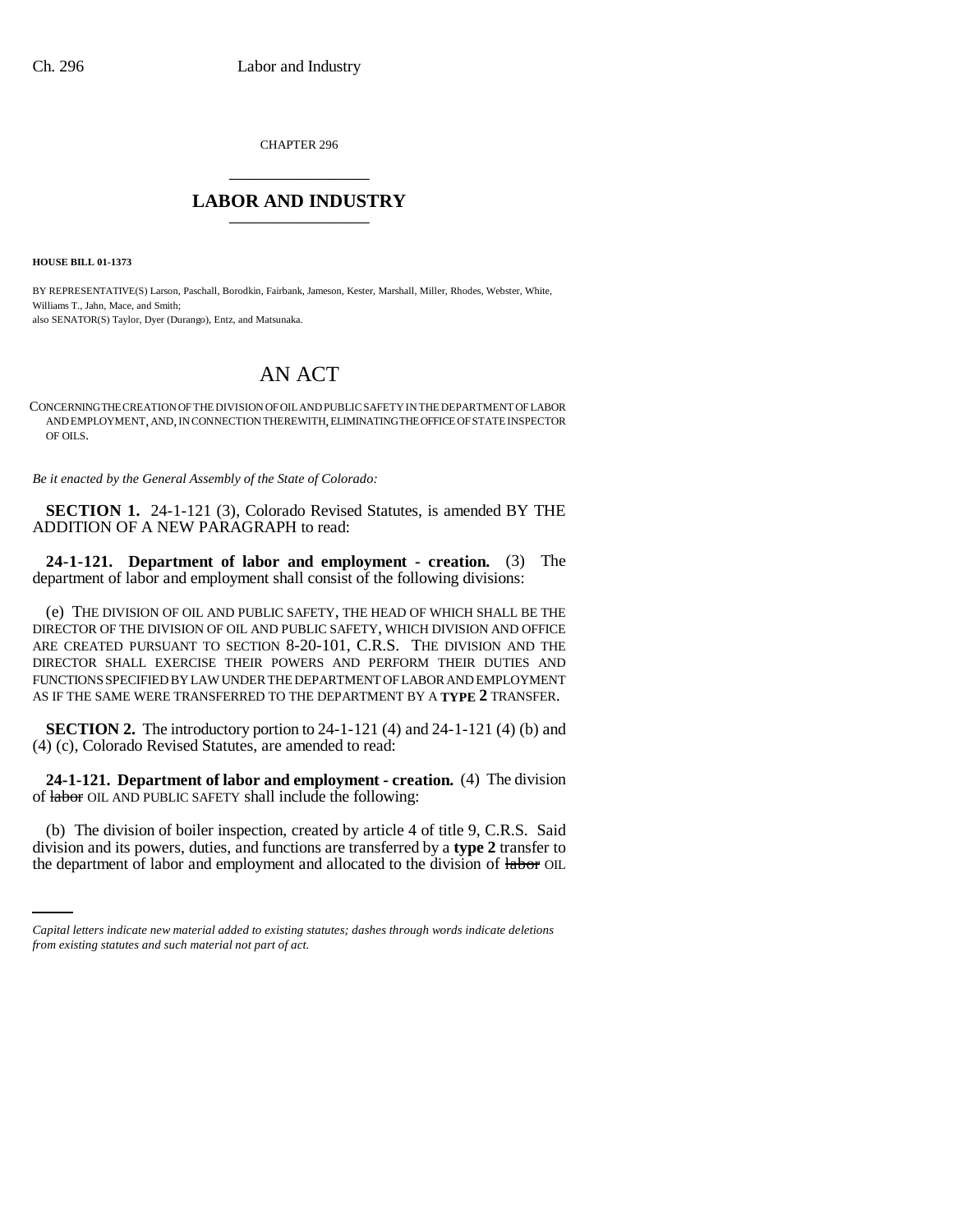AND PUBLIC SAFETY as a section thereof.

(c) The office of state inspector of oils, created by part 1 of article  $20$  of title  $8$ , C.R.S. Said office and its powers, duties, and functions are transferred by a **type 1** transfer to the department of labor and employment and allocated to the division of labor as a section thereof.

**SECTION 3.** 8-20-101, Colorado Revised Statutes, is REPEALED AND REENACTED, WITH AMENDMENTS, to read:

**8-20-101. Division of oil and public safety - creation - appointment of** director - transfer of duties. (1) THERE IS HEREBY CREATED WITHIN THE DEPARTMENT OF LABOR AND EMPLOYMENT THE DIVISION OF OIL AND PUBLIC SAFETY, THE HEAD OF WHICH SHALL BE THE DIRECTOR OF THE DIVISION OF OIL AND PUBLIC SAFETY. THE DIRECTOR OF THE DIVISION OF OIL AND PUBLIC SAFETY SHALL BE APPOINTED BY THE EXECUTIVE DIRECTOR OF THE DEPARTMENT OF LABOR AND EMPLOYMENT AND SHALL NOT HAVE AN INTEREST IN THE MANUFACTURE, SALE, OR DISTRIBUTION OF OILS.

(2) THE DIRECTOR OF THE DIVISION OF OIL AND PUBLIC SAFETY, ON AND AFTER JULY 1, 2001, SHALL EXECUTE, ADMINISTER, PERFORM, AND ENFORCE THE RIGHTS, POWERS, DUTIES, FUNCTIONS, AND OBLIGATIONS VESTED PRIOR TO JULY 1, 2001, IN THE STATE INSPECTOR OF OILS, THE STATE BOILER INSPECTOR, AND, WITH RESPECT TO ARTICLES 6 AND 7 OF TITLE 9, C.R.S., THE DIRECTOR OF THE DIVISION OF LABOR. ON JULY 1, 2001, ALL EMPLOYEES OF THE STATE INSPECTOR OF OILS, THE STATE BOILER INSPECTOR, AND, WITH RESPECT TO DUTIES PERFORMED PURSUANT TO ARTICLES 6 AND 7 OF TITLE 9, C.R.S., THE DIRECTOR OF THE DIVISION OF LABOR, WHOSE PRINCIPAL DUTIES ARE CONCERNED WITH THE DUTIES AND FUNCTIONS TO BE PERFORMED BY THE DIRECTOR OF THE DIVISION OF OIL AND PUBLIC SAFETY AND WHOSE EMPLOYMENT BY THE DIRECTOR OF THE DIVISION OF OIL AND PUBLIC SAFETY IS DEEMED NECESSARY BY THE DIRECTOR OF THE DIVISION OF OIL AND PUBLIC SAFETY TO CARRY OUT THE PURPOSES OF ARTICLES 20 AND 20.5 OF THIS TITLE AND ARTICLES 4, 6, AND 7 OF TITLE 9, C.R.S., SHALL BE TRANSFERRED TO THE DIRECTOR OF THE DIVISION OF OIL AND PUBLIC SAFETY AND SHALL BECOME EMPLOYEES THEREOF. SUCH EMPLOYEES SHALL RETAIN ALL RIGHTS TO THE STATE PERSONNEL SYSTEM AND RETIREMENT BENEFITS UNDER THE LAWS OF THIS STATE, AND THEIR SERVICES SHALL BE DEEMED TO HAVE BEEN CONTINUOUS. ALL TRANSFERS AND ANY ABOLISHMENT OF POSITIONS IN THE STATE PERSONNEL SYSTEM SHALL BE MADE AND PROCESSED IN ACCORDANCE WITH STATE PERSONNEL SYSTEM LAWS AND RULES.

(3) THE DIRECTOR OF THE DIVISION OF OIL AND PUBLIC SAFETY SHALL ASCERTAIN, FIX, AND ORDER SUCH REASONABLE STANDARDS OR RULES FOR THE CONSTRUCTION, REPAIR, AND MAINTENANCE OF CARNIVALS AND AMUSEMENT PARKS AND PROVIDE FOR ANNUAL REGISTRATION FEES, NOT TO EXCEED ONE HUNDRED DOLLARS, AND FOR THE FINANCIAL RESPONSIBILITIES OF OPERATORS. ALL FEES COLLECTED BY THE DIVISION PURSUANT TO THIS SUBSECTION (3) SHALL BE TRANSMITTED TO THE STATE TREASURER, WHO SHALL CREDIT THE SAME TO THE PUBLIC SAFETY INSPECTION FUND CREATED PURSUANT TO SECTION 8-1-151. AFTER NOTIFYING THE DIRECTOR OF THE DIVISION OF OIL AND PUBLIC SAFETY, ANY CARNIVAL OR AMUSEMENT PARK THAT IS INSPECTED AND LICENSED OR ISSUED A PERMIT BY A HOME RULE MUNICIPALITY FOR OPERATION WITHIN THAT JURISDICTION SHALL BE EXEMPT FROM THE REQUIREMENTS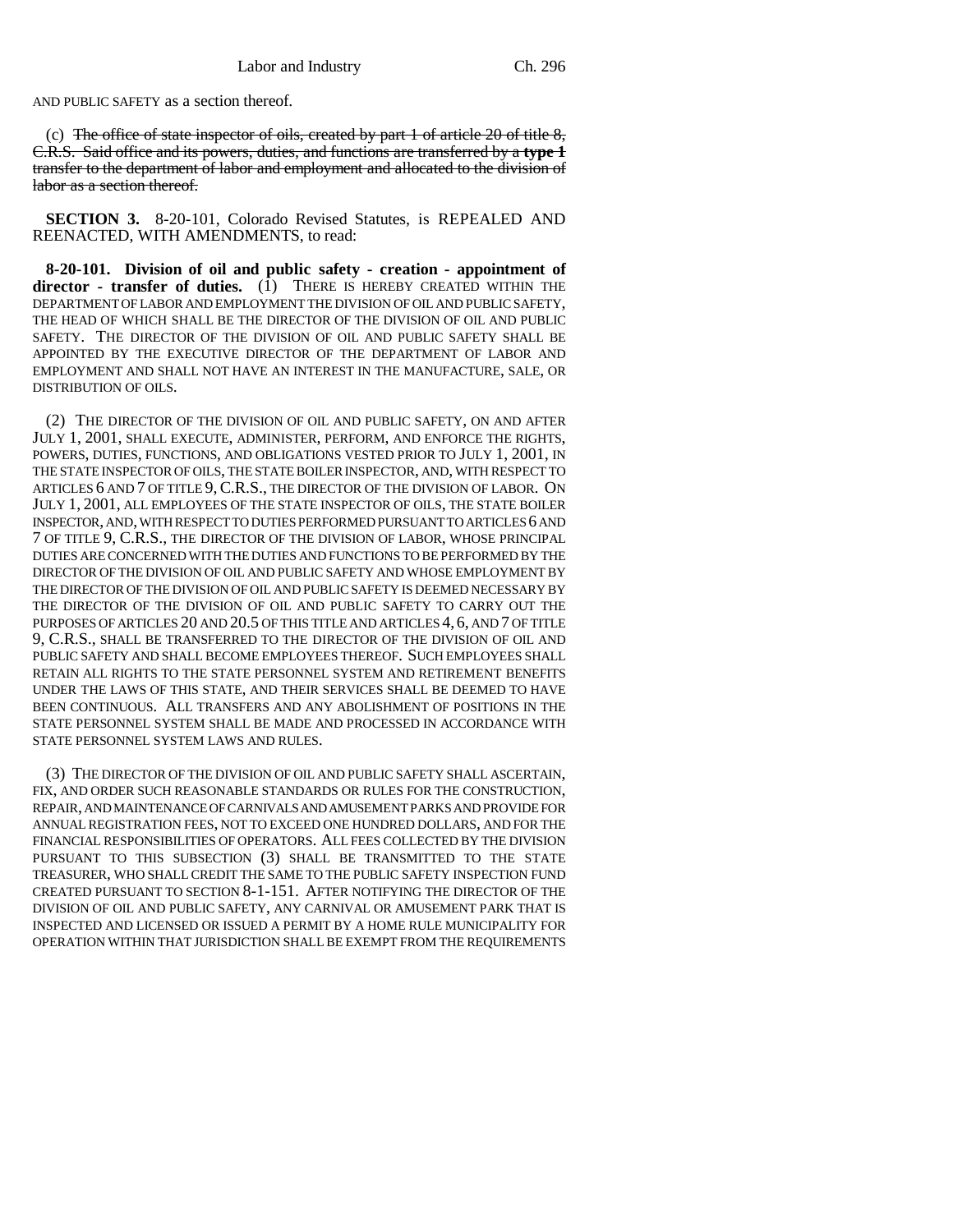OF THIS SUBSECTION (3).

(4) THE DIRECTOR OF THE DIVISION OF OIL AND PUBLIC SAFETY SHALL ENFORCE THE PROVISIONS OF SECTIONS 22-32-124 AND 23-71-122, C.R.S.

**SECTION 4.** 8-20-102, Colorado Revised Statutes, is amended to read:

**8-20-102. Duties of the director of the division of oil and public safety.** (1) The state inspector of oils DIRECTOR OF THE DIVISION OF OIL AND PUBLIC SAFETY shall make, promulgate, and enforce regulations RULES setting forth minimum and general standards covering the design, construction, location, installation, and operation of equipment for storing, handling, transporting by tank truck or tank trailer, and utilizing liquid fuel products. Said regulations RULES shall be such as are reasonably necessary for the protection of the health, welfare, and safety of the public and persons using such materials, and shall be in substantial conformity with the generally accepted standards of safety concerning the same subject matter. Such regulations RULES shall be adopted by the state inspector of oils DIRECTOR OF THE DIVISION OF OIL AND PUBLIC SAFETY in compliance with section 24-4-103, C.R.S.

(2) The state inspector of oils DIRECTOR OF THE DIVISION OF OIL AND PUBLIC SAFETY shall enforce the provisions of section 8-20-213 concerning recycled and used motor oil.

**SECTION 5.** 8-20-201 (1.5), Colorado Revised Statutes, is amended to read:

**8-20-201. Definitions.** As used in this part 2, unless the context otherwise requires:

 $(1.5)$  "Department" means the oil inspection section, division of  $labor$  OIL AND PUBLIC SAFETY.

**SECTION 6.** 8-20-206, Colorado Revised Statutes, is amended to read:

**8-20-206. Shipper notify director of division of oil and public safety.** (1) Any person who ships fuel products included in classes A and B into the state, or who ships such fuel products from any refinery or pipeline terminal within the state to another point within the state, shall notify the state inspector of oils DIRECTOR OF THE DIVISION OF OIL AND PUBLIC SAFETY of the shipment within twenty-four hours after the shipment has been billed for departure in the case of tank cars, or after the shipment has been loaded for departure in the case of barrels, trucks, or tank wagons. At the same time, he SUCH PERSON shall forward to the state inspector of oils DIRECTOR OF THE DIVISION OF OIL AND PUBLIC SAFETY a true sample of the contents of the shipment weighing at least eight ounces, with the specifications thereof and the number and initial of the tank car, or if some other method of transportation is used, an adequate description of the means of conveyance or container, so as to enable identification of the shipment. Any person who diverts a shipment of such fuel products into the state of Colorado from outside the state shall give the same notice and forward the same type of sample to the state inspector of oils DIRECTOR OF THE DIVISION OF OIL AND PUBLIC SAFETY within twenty-four hours after the billing of the shipment is changed to a Colorado destination.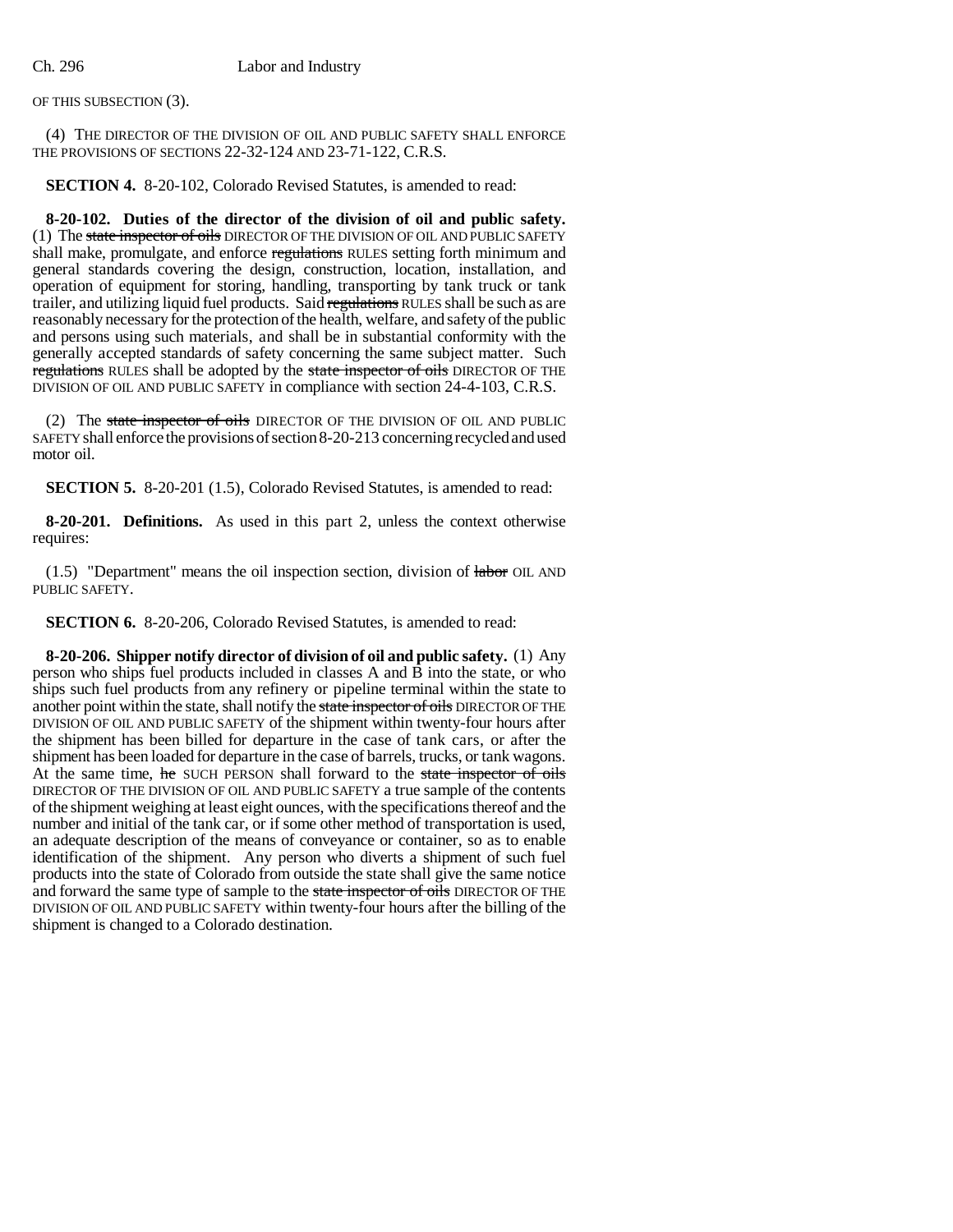(2) If more than one car of fuel products included in classes A and B is shipped at the same time from the same source and refinery run, the state inspector of oils DIRECTOR OF THE DIVISION OF OIL AND PUBLIC SAFETY may accept one sample for all or any part of such shipment.

**SECTION 7.** 8-20-207, Colorado Revised Statutes, is amended to read:

**8-20-207. Method of tests.** Tests made by the state inspector of oils DIRECTOR OF THE DIVISION OF OIL AND PUBLIC SAFETY shall be made in accordance with the most recent standard methods of tests of the American society for testing materials. The state inspector of oils DIRECTOR OF THE DIVISION OF OIL AND PUBLIC SAFETY is not required in every case to make a complete analysis to ascertain every form of impurities, such as sulphur and tar-like matter, but when in the opinion of the state inspector of oils DIRECTOR OF THE DIVISION OF OIL AND PUBLIC SAFETY, a more complete analysis is necessary or advisable, he THE DIRECTOR may make a detailed chemical analysis to determine exactly the impurities or imperfections. The state inspector of oils DIRECTOR in his OR HER discretion is authorized to make inspections of petroleum products loaded for shipment into this state, at points outside of this state.

**SECTION 8.** The introductory portion to 8-20-208 (1), Colorado Revised Statutes, is amended to read:

**8-20-208. Director to keep record.** (1) The state inspector of oils DIRECTOR OF THE DIVISION OF OIL AND PUBLIC SAFETY shall keep a record of all inspections made, showing:

**SECTION 9.** 8-20-209 (1), Colorado Revised Statutes, is amended to read:

**8-20-209. Access to premises - records.** (1) Any duly authorized agent or employee of the state inspector of oils DIVISION OF OIL AND PUBLIC SAFETY shall have authority to enter in or upon the premises of any manufacturer, vendor, or dealer in fuel products during regular business hours and inspect any such product intended for sale or use.

**SECTION 10.** 8-20-210, Colorado Revised Statutes, is amended to read:

**8-20-210. Records of carriers - access.** Every agent or employee of any railroad company or other transportation company, having the custody of books or records showing the shipment or receipt of fuel products, shall permit the state inspector of oils DIRECTOR OF THE DIVISION OF OIL AND PUBLIC SAFETY or his THE DIRECTOR'S agents and employees free access to such books and records to determine the amount of fuel products shipped and received. All clerks, bookkeepers, express agents or officials, railroad agents, employees of common carriers, or other persons shall render TO the state inspector of oils DIRECTOR OF THE DIVISION OF OIL AND PUBLIC SAFETY or his THE DIRECTOR'S employees all the assistance in their power when so requested in tracing, finding, and inspecting such shipments.

**SECTION 11.** 8-20-212, Colorado Revised Statutes, is amended to read:

**8-20-212. Loading lines to be cleaned.** Any loading or unloading line once used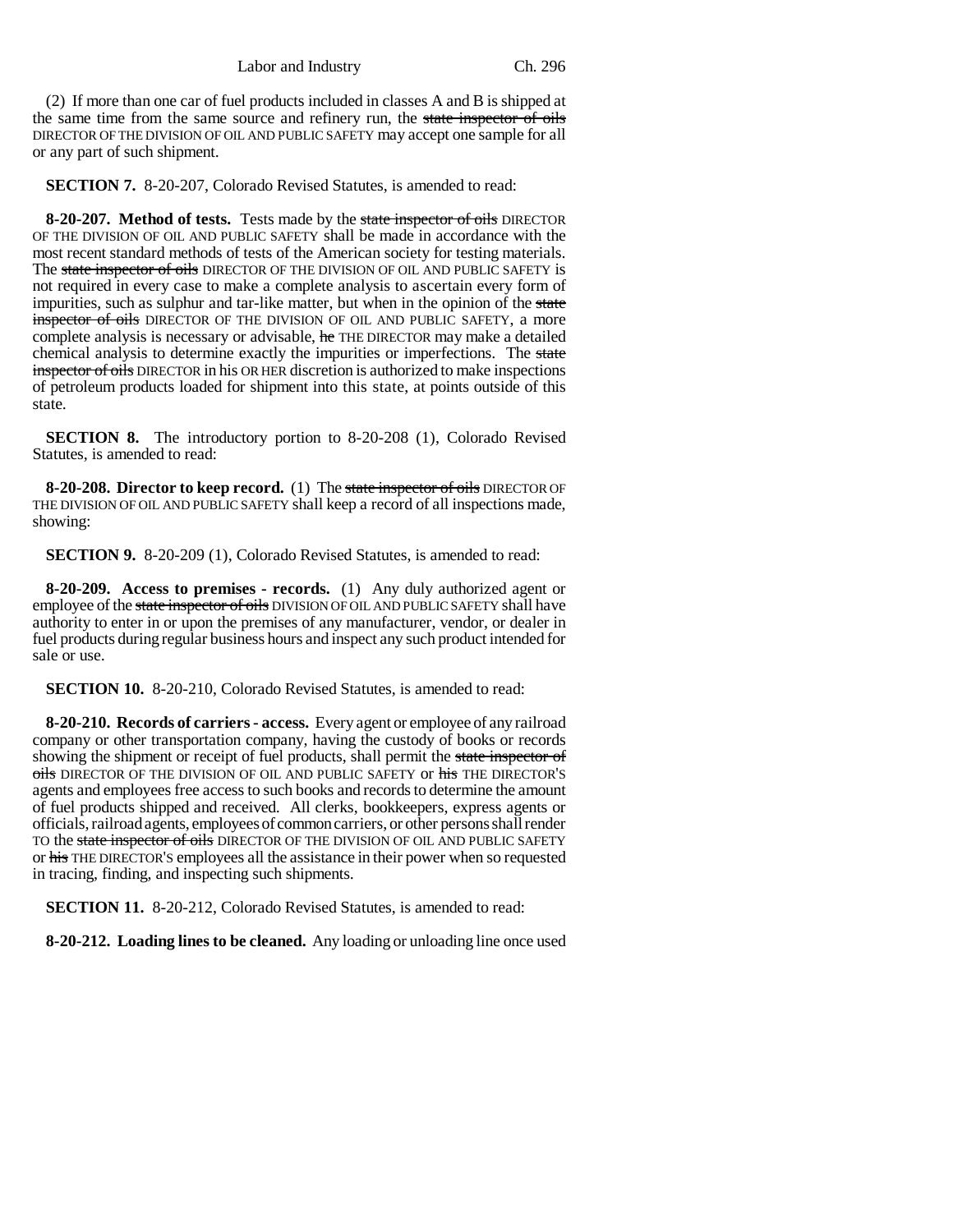for one class of fuel products shall not be used for loading or unloading other classes of fuel products until the lines have been thoroughly cleaned and approved by the state inspector of oils DIRECTOR OF THE DIVISION OF OIL AND PUBLIC SAFETY.

**SECTION 12.** 8-20-214, Colorado Revised Statutes, is amended to read:

**8-20-214. Inspectors - business forbidden.** No person employed by the state inspector of oils DIRECTOR OF THE DIVISION OF OIL AND PUBLIC SAFETY to make inspections under this part 2 shall engage directly or indirectly in the business of dealing in petroleum products.

**SECTION 13.** 8-20-218, Colorado Revised Statutes, is amended to read:

**8-20-218. Calibration of transport, tank truck, or delivery trucks.** (1) The state inspector of oils DIRECTOR OF THE DIVISION OF OIL AND PUBLIC SAFETY shall calibrate transport, trailer, and delivery truck tanks to determine the legal capacity of each compartment, allowing for expansion outage to conform to I.C.C. regulations, except in the case of delivery truck tanks where two percent outage will suffice. Each tank compartment shall have affixed and spot-welded by the owner or operator thereof a capacity marker which shall be set by measuring with a steel rule from the bottom of a steel bar set across the fill opening to the bottom of the marker (floated). The compartment gallonage shall be marked or stenciled with paint in figures at least one inch in height on each compartment dome collar.

(2) All new or additional vehicular tanks purchased or leased after April 6, 1955, by any person for hauling class A, B, or C petroleum products within or into the state shall be calibrated by the state inspector of oils DIRECTOR OF THE DIVISION OF OIL AND PUBLIC SAFETY and a certificate of calibration shall be issued to the owner and/or OR operator thereof before such equipment is put in service. A copy of the certificate of calibration must accompany the tank at all times.

(3) Whenever a certificate of calibration has been lost or mutilated, the state inspector of oils DIRECTOR OF THE DIVISION OF OIL AND PUBLIC SAFETY shall issue a duplicate of the original which shall serve the purpose of the original. The state inspector of oils DIRECTOR OF THE DIVISION OF OIL AND PUBLIC SAFETY may order, after proper inspection, a calibration or a recalibration of any transport, trailer, or delivery truck tank operating in the state, whether calibrated by h<sub>im</sub> THE DIRECTOR previously or not, when inspection by himself THE DIRECTOR or his THE DIRECTOR'S deputy reveals that tank compartments or capacity markers have been altered intentionally or accidentally, and the owner or operator shall comply with such order within ten days. If the owner or operator of a delivery truck tank has available calibrating equipment acceptable to the state inspector of oils DIRECTOR OF THE DIVISION OF OIL AND PUBLIC SAFETY, the tanks shall be calibrated in the presence of the state inspector of oils DIRECTOR or his THE DIRECTOR's deputy, at or near the place of business of the owner or operator, and the state inspector DIRECTOR shall issue a certificate of calibration for said tank.

**SECTION 14.** 8-20-222, Colorado Revised Statutes, is amended to read:

**8-20-222. Improvers of products.** All materials, fluids, or substances offered for sale or exposed for sale, purporting to be substances for, or improvers of gasoline,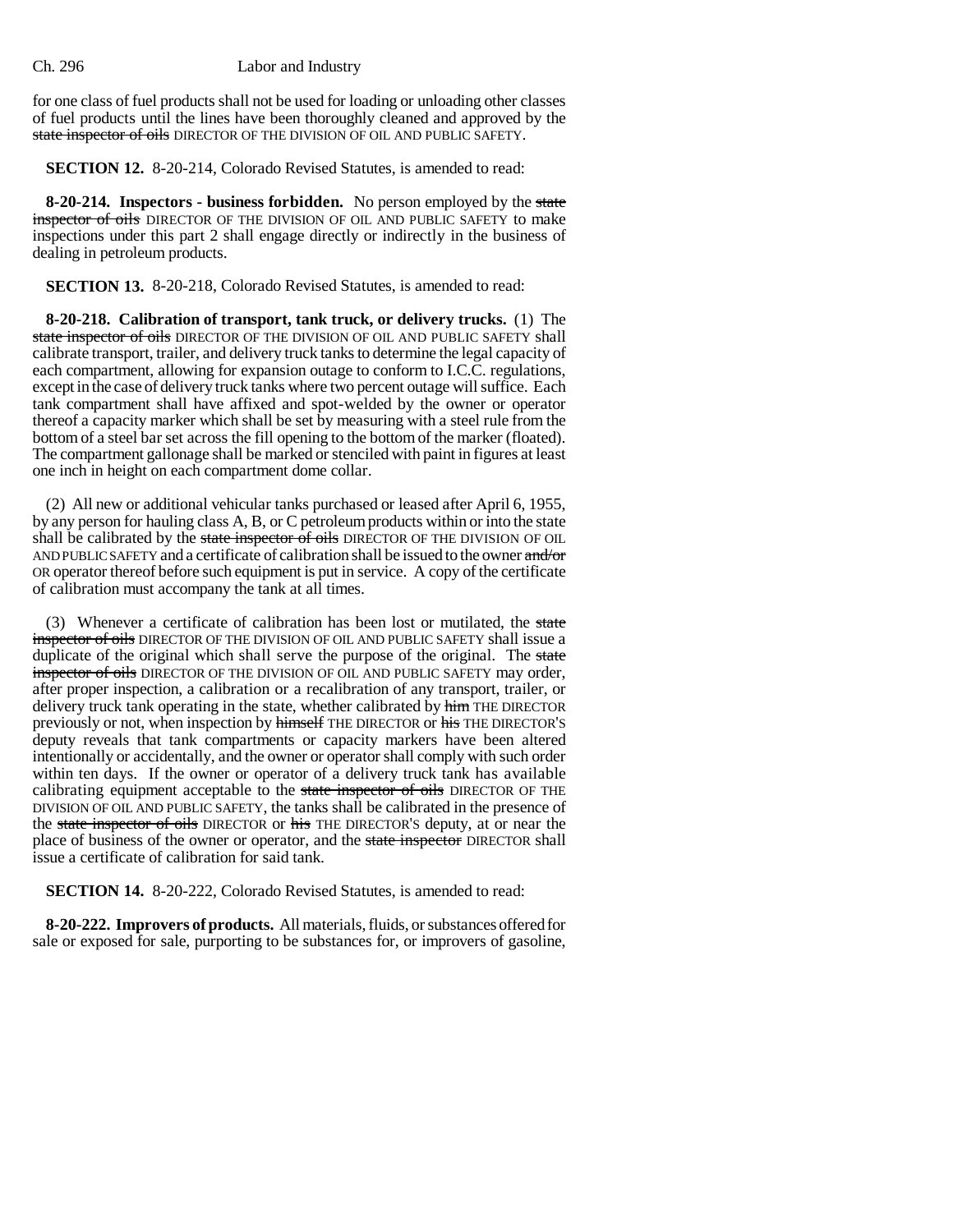naphtha, motor spirits, or any products of petroleum to be used for power, heating, lubricating, or illuminating purposes, before being sold, exposed, or offered for sale, shall be submitted to the state inspector of oils DIRECTOR OF THE DIVISION OF OIL AND PUBLIC SAFETY for examination and inspection, and shall only be sold or offered for sale when properly **labelled** LABELED with a label, the form and contents of which label has been approved by the said state inspector of oils DIRECTOR in writing.

**SECTION 15.** 8-20-223, Colorado Revised Statutes, is amended to read:

**8-20-223. Containers - inspection.** It is the duty of the state inspector of oils DIRECTOR OF THE DIVISION OF OIL AND PUBLIC SAFETY and his THE DIRECTOR'S deputies to inspect all containers or storage tanks from which products of petroleum to be used for illuminating or power purposes are retailed. When such containers or storage tanks are found to be placed in an unsafe position or to contain water or foreign matter, he THE DIRECTOR shall make a written order to have the same properly cleaned or removed, and upon failure of the owner to comply with said order within ten days from the date thereof, the inspector DIRECTOR shall confiscate and cause the same to be destroyed or removed. All vendors of classes A, B, and C fuel products shall have fire extinguishers in their establishments.

**SECTION 16.** 8-20-223.5 (1) and (2), Colorado Revised Statutes, are amended to read:

**8-20-223.5. Emission inspection.** (1) The state inspector of oils DIRECTOR OF THE DIVISION OF OIL AND PUBLIC SAFETY shall conduct the emission inspection of any underground storage tank which is required to have installed pollution control equipment. Such inspection shall only be conducted in the ozone nonattainment area as defined pursuant to the authority contained in section 25-7-107, C.R.S. Such inspection shall be for the purpose of verifying the installation of such pollution control equipment and for the purpose of assuring its proper use.

(2) The state inspector of oils DIRECTOR OF THE DIVISION OF OIL AND PUBLIC SAFETY shall contract with the department of public health and environment for the purpose of submitting inspection reports, determining the frequency of certain inspections, assisting in the enforcement of the "Colorado Air Quality Control Act" as it pertains to underground storage tank pollution control equipment violations, and transmitting the payment for the costs of administering the program aspects in the department of public health and environment.

**SECTION 17.** 8-20-224, Colorado Revised Statutes, is amended to read:

**8-20-224. Empty containers - removal.** It is the duty of the state inspector of oils THE DIRECTOR OF THE DIVISION OF OIL AND PUBLIC SAFETY or his THE DIRECTOR'S deputies to notify the owner or person having in his OR HER possession empty oil barrels and other containers which are stored or placed in a position dangerous to property to remove the same to a place of safety.

**SECTION 18.** 8-20-225 (1), Colorado Revised Statutes, is amended to read:

**8-20-225. Measuring device - sealing - approval of prover and procedure.** (1) No person, or agent or employee of any person, shall use any meter or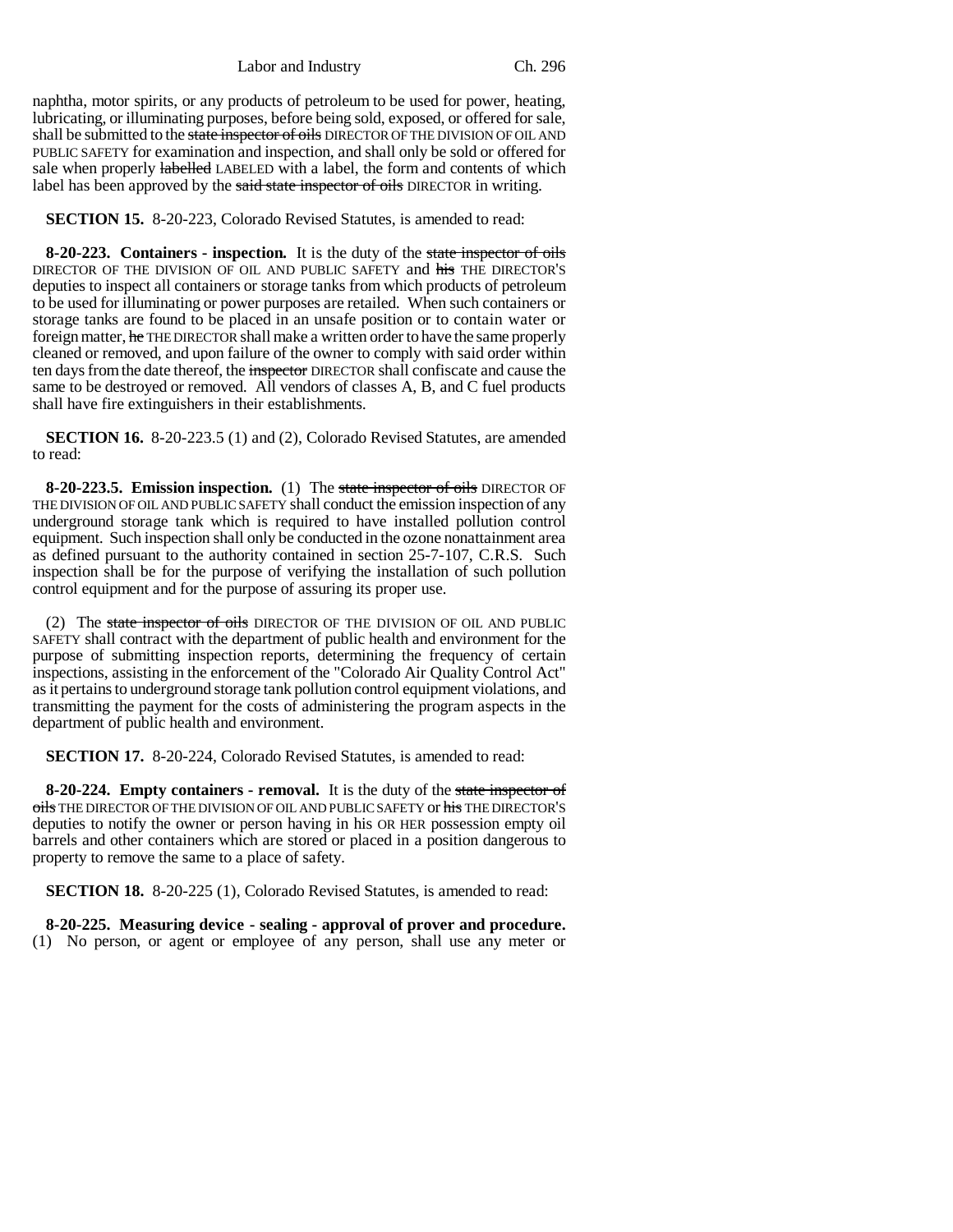mechanical device for the measurement of oil, gasoline, or liquid fuels unless the same has been proved in a manner acceptable to the state inspector of oils DIRECTOR OF THE DIVISION OF OIL AND PUBLIC SAFETY and sealed as correct by the state inspector of oils DIRECTOR or one of his THE DIRECTOR'S deputies. The state inspector of oils or his DIRECTOR AND THE DIRECTOR'S deputies are further authorized, if any such meter or mechanical device fails to comply with any of the provisions of this part 2, to seal the meter or mechanical device in such a manner which THAT prohibits its use until such meter or mechanical device complies with all of the provisions of this part 2, at which time the seal shall be removed by the state inspector of oils DIRECTOR or his THE DIRECTOR'S deputies. Any person, or agent or employee of any person, who changes or in any way tampers with the seal shall be subject to the penalties provided in section 8-20-229, except as provided for in section 8-20-408 (2).

**SECTION 19.** 8-20-228 (1) and (2), Colorado Revised Statutes, are amended to read:

**8-20-228. Hazardous, dangerous conditions - duty of director.** (1) It is the duty of the state inspector of oils DIRECTOR OF THE DIVISION OF OIL AND PUBLIC SAFETY, whenever he THE DIRECTOR has reasonable and probable grounds to believe that a hazardous or dangerous condition exists due to deterioration of fuel products storage and piping facilities which are endangering human and environmental life to determine the reason for the condition. The inspector DIRECTOR may order the person responsible for the hazardous or dangerous condition to take corrective measures within a reasonable period of time to alleviate or eliminate the condition, and if the measures are not taken within such time, the inspector DIRECTOR may act to alleviate or eliminate the same.

(2) If any person fails or refuses to comply with any such order of the state inspector of oils, the inspector DIRECTOR OF THE DIVISION OF OIL AND PUBLIC SAFETY, THE DIRECTOR, in the name of the people of the state of Colorado and through the attorney general, may apply to any district court having jurisdiction for a mandatory injunction to compel compliance with such order to alleviate or eliminate such hazardous or dangerous condition.

**SECTION 20.** 8-20-230 (1), Colorado Revised Statutes, is amended to read:

**8-20-230. Submittal of plans.** (1) Plans for all installations utilizing liquid fuel products, except for those liquid fuel products which are defined as regulated substances and regulated pursuant to article 20.5 of this title, in storage containers of an aggregate of over fifteen hundred gallons water capacity, including gasoline stations, garages, stores, and all other places where said products are dispensed, shall be submitted to the state inspector of oils DIRECTOR OF THE DIVISION OF OIL AND PUBLIC SAFETY for his approval before construction thereof begins.

**SECTION 21.** 8-20-231, Colorado Revised Statutes, is amended to read:

**8-20-231. Minimum standards.** The design, construction, location, installation, and operation of liquid fuel systems and equipment, and the transporting and handling of liquid fuels shall conform to the minimum standards as prescribed by the applicable sections of the current edition of the national fire code published by the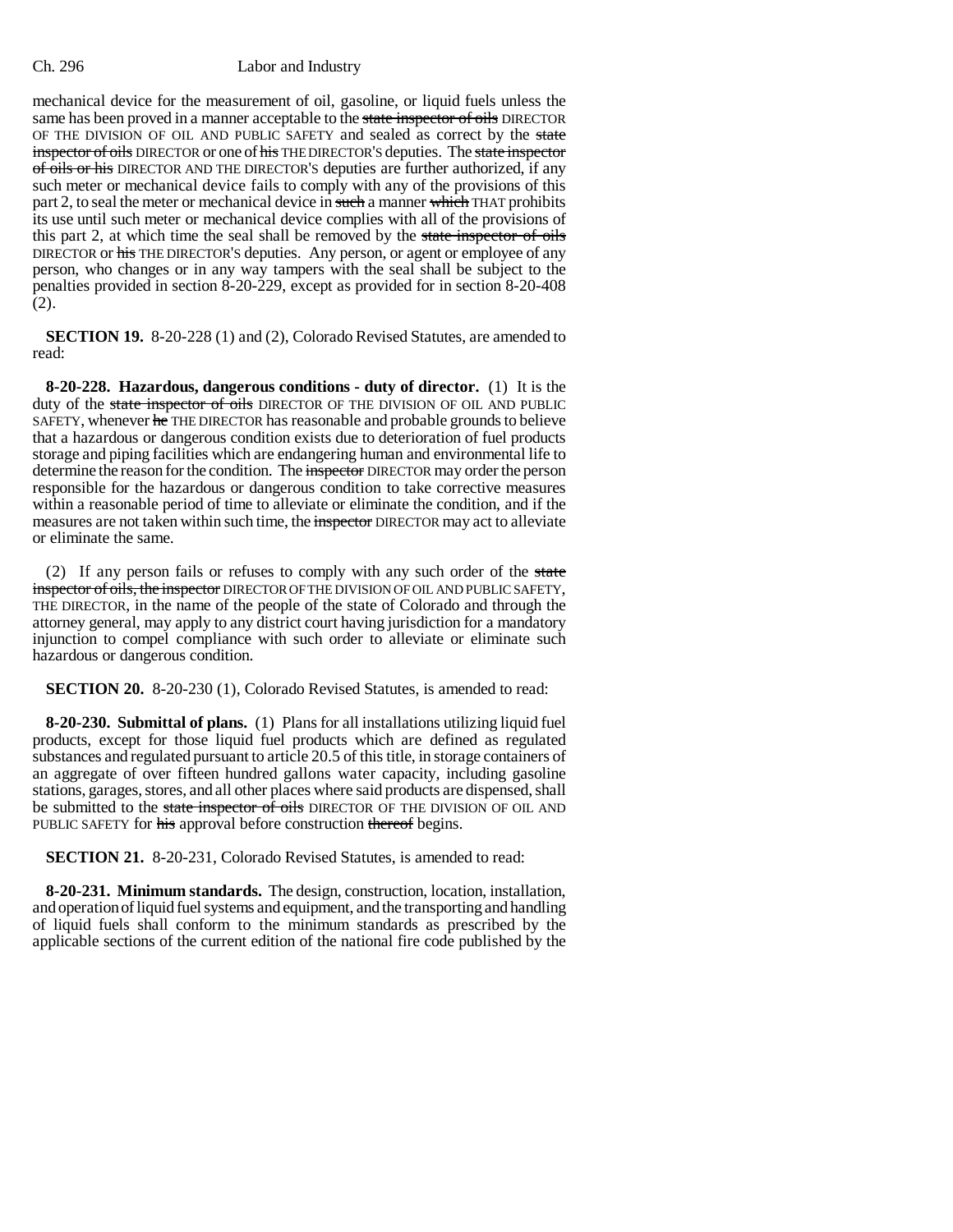national fire protection association, as revised by the association from time to time. The minimum standards as prescribed shall also apply to marine and pipeline terminals, natural gasoline plants, refineries, tank farms, underground storage facilities, aboveground storage facilities, and to chemical plants utilizing liquid fuels; except that the gallon limitations in such minimum standards shall not apply to aboveground storage facilities associated with mining, oil and gas production facilities, asphalt or concrete production, construction projects, and activities related thereto. Copies of the said codes shall be kept and maintained in the office of the state inspector of oils DIRECTOR OF THE DIVISION OF OIL AND PUBLIC SAFETY at all times for examination by any interested person.

**SECTION 22.** 8-20-234, Colorado Revised Statutes, is amended to read:

**8-20-234. Temperature compensator permanent.** Whenever a temperature compensating meter is used to determine the amount of liquid fuels or liquefied petroleum gas offered for sale in the liquid state, it SUCH COMPENSATING METER shall be installed permanently on all meters within a geographical location owned by a user in Colorado and used exclusively for at least a period of one year and the temperature compensating devices shall not be disconnected, deactivated, or removed at any time except for repairs or for tests by the state inspector of oils DIRECTOR OF THE DIVISION OF OIL AND PUBLIC SAFETY. If a temperature compensating device is disconnected, deactivated, or removed for reasons other than repair, it shall not be reactivated for a period of one year from the date of removal. Notification of such removal or installation shall be in accordance with the provisions of section 8-20-408 (2).

**SECTION 23.** 8-20-402, Colorado Revised Statutes, is amended to read:

**8-20-402. Rules of the director of the division of oil and public safety.** The state inspector of oils DIRECTOR OF THE DIVISION OF OIL AND PUBLIC SAFETY shall make, promulgate, and enforce regulations RULES setting forth minimum general standards not inconsistent with the provisions of section 8-20-405 covering the design, construction, location, installation, and operation of equipment for storing, handling, transporting by tank truck or tank trailer, and utilizing liquefied petroleum gases, and specifying the odorization of said gases and the degree thereof and the odorizing agent to be used therein. These regulations RULES shall be such as are reasonably necessary for the protection of the health, welfare, and safety of the public and persons using these materials, and shall be in substantial conformity with the generally accepted standards of safety concerning the same subject matter. Such regulations RULES shall be adopted by the state inspector of oils DIRECTOR OF THE DIVISION OF OIL AND PUBLIC SAFETY only after a public hearing thereon.

**SECTION 24.** 8-20-403, Colorado Revised Statutes, is amended to read:

**8-20-403. Penalty for violation.** It is unlawful for any person, firm, association, or corporation to violate any of the provisions of sections 8-20-401 to 8-20-404 or of the regulations RULES of the state inspector of oils DIRECTOR OF THE DIVISION OF OIL AND PUBLIC SAFETY made pursuant thereto. Any person, firm, association, or corporation violating any of the provisions of sections 8-20-401 to 8-20-404, or said regulations RULES made under sections 8-20-402 and 8-20-404, is guilty of a misdemeanor and, upon conviction thereof, shall be punished by a fine of not more than five hundred dollars.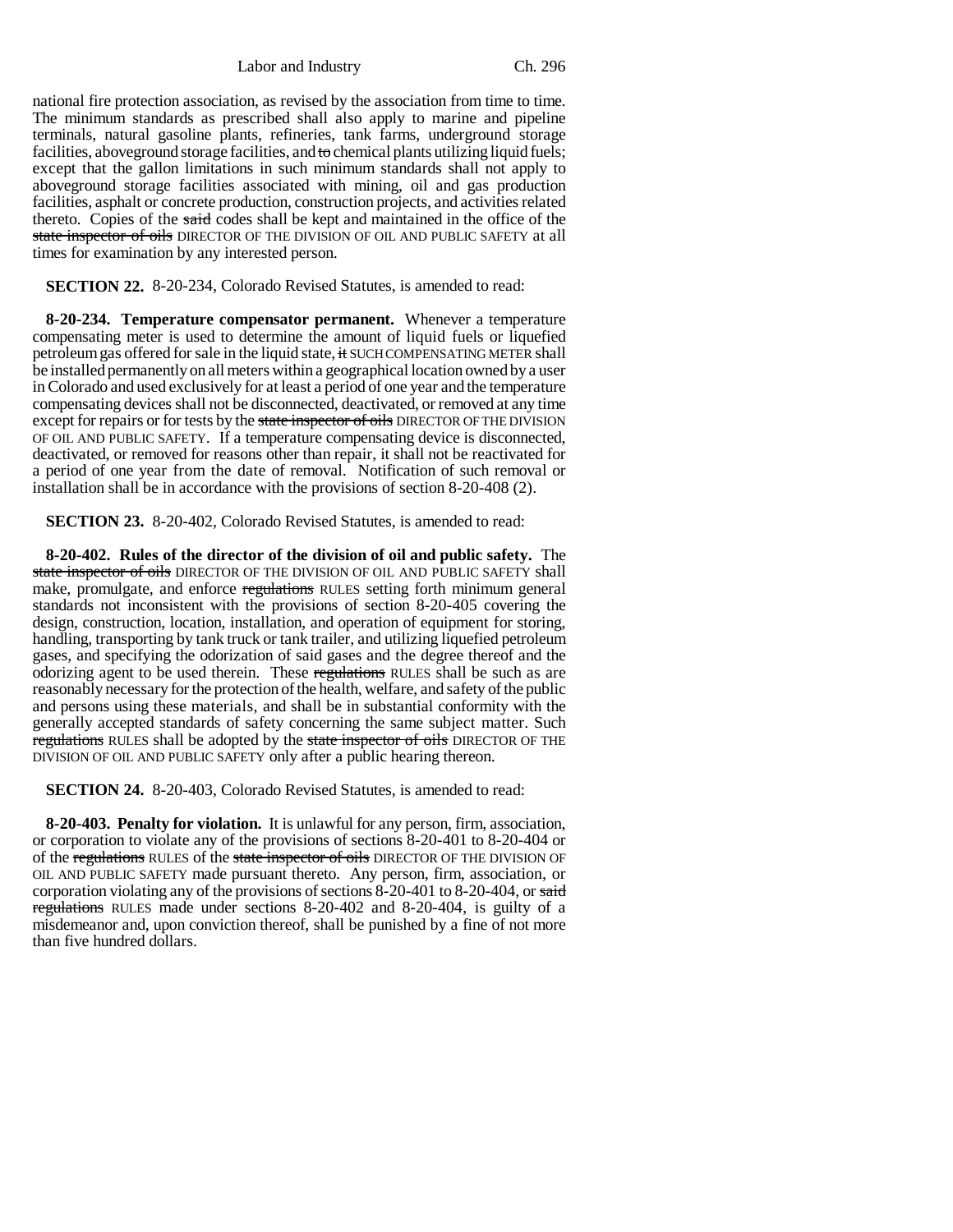# **SECTION 25.** 8-20-405, Colorado Revised Statutes, is amended to read:

**8-20-405. Minimum standards.** The design, construction, location, installation, and operation of liquefied petroleum gas systems and equipment, and the transportation and handling of liquefied petroleum gas, and the odorization of liquefied petroleum gas, the degree thereof, and the odorizing agent to be used therein, shall conform to the minimum standards therefor as prescribed by the applicable sections of the current edition of the national fire code published by the national fire protection association, 60 Batterymarch Street, Boston 10 1 BATTERYMARCH PARK, QUINCY, Massachusetts as revised by the association from time to time. The minimum standards as prescribed in this section shall also apply to marine and pipeline terminals, natural gasoline plants, refineries, tank farms, underground storage facilities such as salt and coal mines, aboveground storage facilities, and to chemical plants utilizing liquefied petroleum gas in the manufacture of their products. Copies of the pamphlets shall be kept and maintained in the office of the state inspector of oils DIRECTOR OF THE DIVISION OF OIL AND PUBLIC SAFETY at all times for examination by any interested person.

**SECTION 26.** 8-20-406 (1) and the introductory portion to 8-20-406 (2), Colorado Revised Statutes, are amended to read:

**8-20-406. Submittal of plans.** (1) Plans for all installations utilizing liquefied petroleum gas storage containers of over two thousand gallons water capacity shall be submitted to the state inspector of oils DIRECTOR OF THE DIVISION OF OIL AND PUBLIC SAFETY for his approval before construction thereof OF SUCH INSTALLATIONS begins.

(2) Plans for any of the following shall be submitted to the state inspector of oils DIRECTOR OF THE DIVISION OF OIL AND PUBLIC SAFETY for his approval before installation:

**SECTION 27.** 8-20-407, Colorado Revised Statutes, is amended to read:

**8-20-407. Reports of accidents.** (1) Reports of accidents, fires, explosions, injuries, damage to property, or loss of life at installations using liquefied petroleum gas shall be reported to the state inspector of oils DIRECTOR OF THE DIVISION OF OIL AND PUBLIC SAFETY within twenty-four hours after their occurrence.

(2) Subsection (1) of this section includes accidents resulting from the improper use of equipment, appliances, and appurtenances to liquefied petroleum gas systems. The state inspector of oils DIRECTOR OF THE DIVISION OF OIL AND PUBLIC SAFETY may, at his OR HER discretion, investigate such occurrences and shall maintain a written record of his OR HER findings, which shall be available to public examination.

**SECTION 28.** 8-20-408, Colorado Revised Statutes, is amended to read:

**8-20-408. Meter inspection.** (1) No person, firm, partnership, or corporation shall use a liquefied petroleum gas liquid metering system for the sale of liquefied petroleum gas unless the system has been inspected, approved, and sealed by the state inspector of oils DIRECTOR OF THE DIVISION OF OIL AND PUBLIC SAFETY. Operation or use of a liquefied petroleum gas liquid metering system which THAT has not been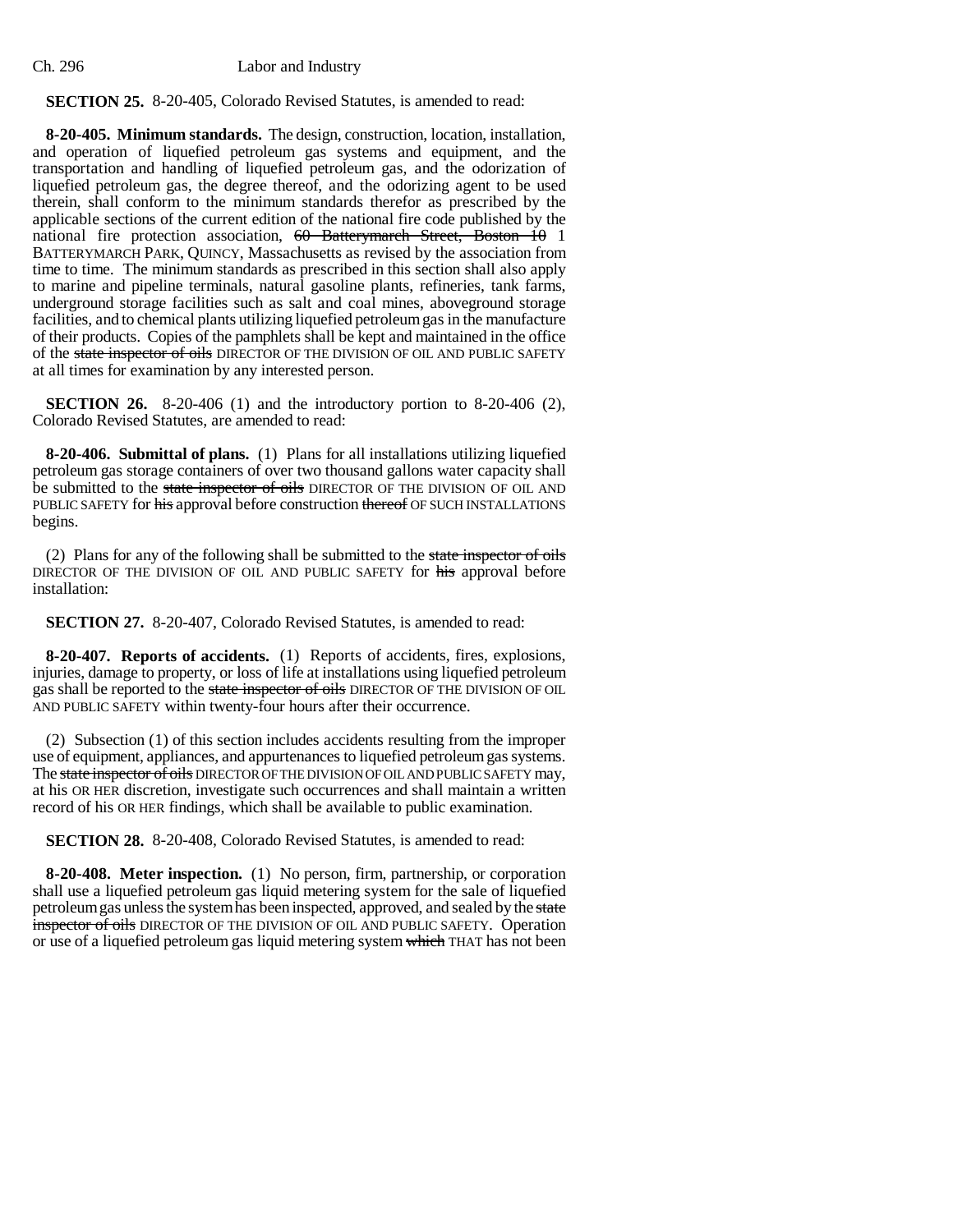properly inspected and sealed constitutes a violation of sections 8-20-405 to 8-20-412, except under the circumstances outlined in subsection (2) of this section.

(2) The state inspector of oils must DIRECTOR OF THE DIVISION OF OIL AND PUBLIC SAFETY SHALL be notified immediately when a new metering system is placed in service or when the seal on an operating metering system is broken for any purpose. Such systems may be operated on a temporary basis until reinspected and sealed by the state inspector of oils DIRECTOR OF THE DIVISION OF OIL AND PUBLIC SAFETY. Upon such notification, it is the responsibility of the state inspector of oils DIRECTOR OF THE DIVISION OF OIL AND PUBLIC SAFETY to make a field inspection within a reasonable period of time.

**SECTION 29.** 8-20-409 (2), Colorado Revised Statutes, is amended to read:

**8-20-409. Requirements for appliances.** (2) Approval by the state inspector of oils DIRECTOR OF THE DIVISION OF OIL AND PUBLIC SAFETY of industrial gas consuming appliances shall be obtained prior to their use in this state. Such appliances include gas consuming equipment such as heat treating ovens or furnaces, process equipment, internal combustion engines, salamanders, tar pots, lead melting equipment, galvanizing, pickling or process tanks, linotype machines, industrial torches, traveling ovens and furnaces, paint burning torches, cutting torches, industrial boilers, laboratory burner equipment, jewelry and dental torches, industrial and agricultural dryer equipment, and similar gas consuming appliances. The owner or operator of any such appliance shall notify the state inspector of oils DIRECTOR OF THE DIVISION OF OIL AND PUBLIC SAFETY who shall inspect such appliance within a reasonable time thereafter.

**SECTION 30.** 8-20-410, Colorado Revised Statutes, is amended to read:

**8-20-410. Tank delivery truck, semitrailer, or truck trailer for bulk storage.** No tank delivery truck, semitrailer, or truck trailer shall be used as a bulk storage plant for liquefied petroleum gas unless the same has been inspected and approved by the state inspector of oils DIRECTOR OF THE DIVISION OF OIL AND PUBLIC SAFETY.

**SECTION 31.** 8-20-414, Colorado Revised Statutes, is amended to read:

**8-20-414. Restrictions on use of butane and butane-propane mixtures.** Liquefied petroleum gas containing more than five percent liquid volume butane and/or OR butylenes shall be designated as butane-propane mixtures and shall be sold for use only in those applications approved by the state inspector of oils DIRECTOR OF THE DIVISION OF OIL AND PUBLIC SAFETY and for which special use permits have been granted.

**SECTION 32.** 8-20-803, Colorado Revised Statutes, is amended to read:

**8-20-803. Annual inspection of sample - permit authorizing sale reinspection.** (1) Before any antifreeze is sold, exposed for sale, or held with intent to sell within this state, a sample thereof must be inspected annually by the state inspector of oils DIRECTOR OF THE DIVISION OF OIL AND PUBLIC SAFETY at an inspection laboratory designated by the state inspector of oils DIRECTOR OF THE DIVISION OF OIL AND PUBLIC SAFETY. Upon application of the manufacturer, packer,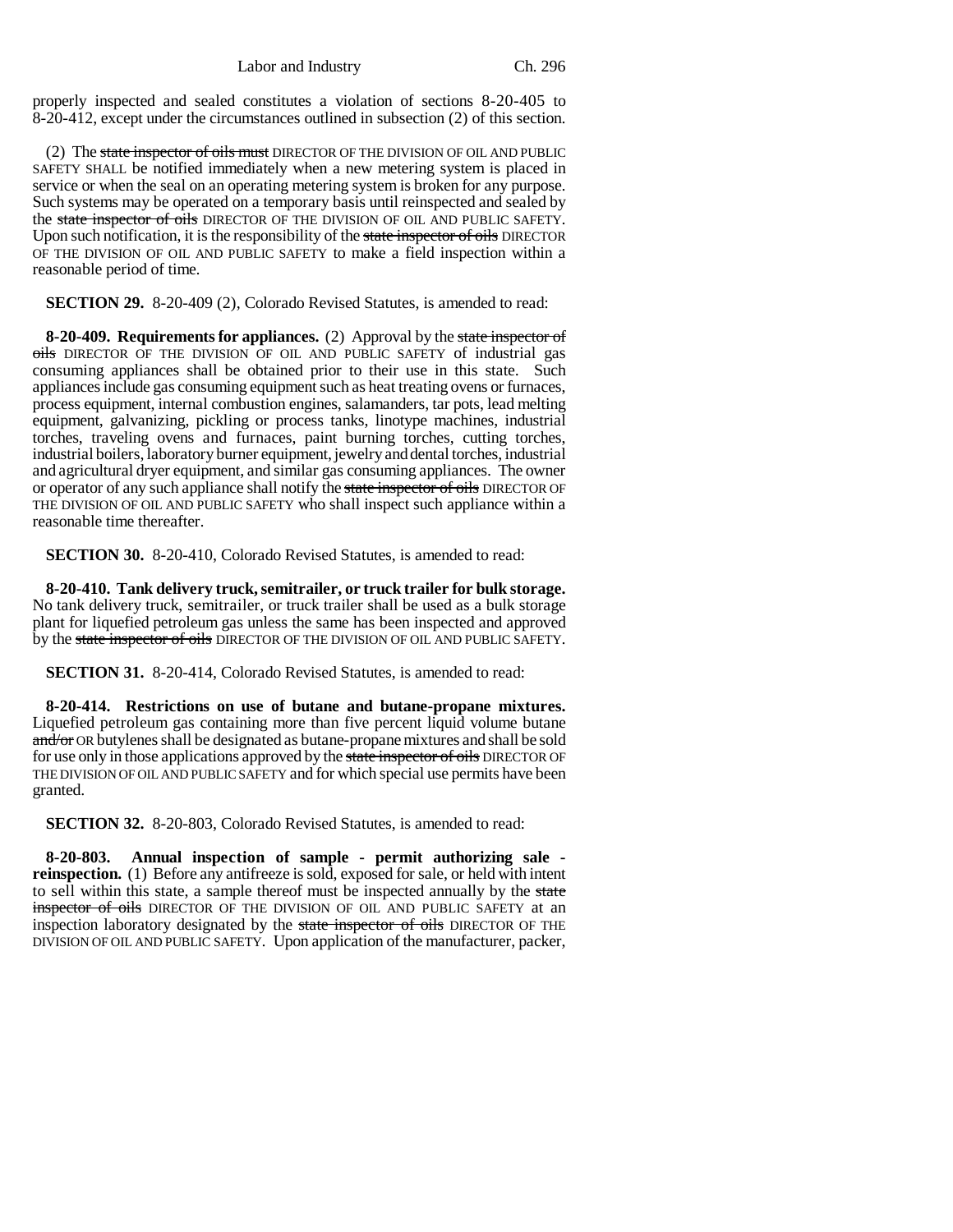seller, or distributor, and the payment of a fee not to exceed twenty-five dollars for each sample of antifreeze submitted, the state inspector of oils DIRECTOR OF THE DIVISION OF OIL AND PUBLIC SAFETY shall inspect the antifreeze submitted as set forth in this subsection  $(1)$ , but in no case will SHALL an approved antifreeze be inspected more than one time for each antifreeze marketing year beginning May 1 and ending April 30, except as set forth in this section.

(2) If the antifreeze is not adulterated or misbranded,  $\frac{d}{dt}$  meets the standards of the state inspector of oils DIRECTOR OF THE DIVISION OF OIL AND PUBLIC SAFETY, and is not in violation of this part 8, the state inspector of oils DIRECTOR OF THE DIVISION OF OIL AND PUBLIC SAFETY shall give the applicant a written permit authorizing the sale by any person of such antifreeze in this state for the marketing year for which the inspection fee is paid. If the state inspector of oils DIRECTOR OF THE DIVISION OF OIL AND PUBLIC SAFETY at a later date finds that the product to be sold, exposed for sale, or held with intent to sell has been materially altered or adulterated, or that a change has been made in the name, brand, or trademark under which the antifreeze is sold, or that it violates the provisions of this part 8, the state inspector of oils DIRECTOR OF THE DIVISION OF OIL AND PUBLIC SAFETY shall notify the applicant and the permit shall be cancelled.

(3) In the event a manufacturer, packer, seller, or distributor changes the composition, content, or formula of any antifreeze which the manufacturer, packer, seller, or distributor is marketing under a permit from the state inspector of oils DIRECTOR OF THE DIVISION OF OIL AND PUBLIC SAFETY, it is the duty of said manufacturer, packer, seller, or distributor to immediately notify said state inspector of oils THE DIRECTOR OF THE DIVISION OF OIL AND PUBLIC SAFETY and submit a sample for test in compliance with this section.

**SECTION 33.** 8-20-806, Colorado Revised Statutes, is amended to read:

**8-20-806. Director of the division of oil and public safety to enforce.** The state inspector of oils DIRECTOR OF THE DIVISION OF OIL AND PUBLIC SAFETY shall enforce the provisions of this part 8 by inspections, chemical analysis, or any other appropriate methods. All samples for inspection or analysis shall be taken from the stocks in the state or intended for sale in the state, or the state inspector of oils DIRECTOR OF THE DIVISION OF OIL AND PUBLIC SAFETY, through his or her agents, may call upon the manufacturer or distributor applying for an inspection of antifreeze to supply such samples thereof for analysis. The state inspector of oils DIRECTOR OF THE DIVISION OF OIL AND PUBLIC SAFETY, or his or her agents, shall have free access during business hours to all places of business, buildings, vehicles, cars, and vessels used in the manufacture, transportation, sale, or storage of any antifreeze, and may open any box, carton, parcel, or package containing or supposed to contain any antifreeze and may take therefrom samples for analysis.

**SECTION 34.** 8-20-807, Colorado Revised Statutes, is amended to read:

**8-20-807. Rules.** The state inspector of oils DIRECTOR OF THE DIVISION OF OIL AND PUBLIC SAFETY has authority to promulgate such rules and regulations as are necessary to promptly and effectively enforce the provisions of this part 8.

**SECTION 35.** 8-20-808, Colorado Revised Statutes, is amended to read: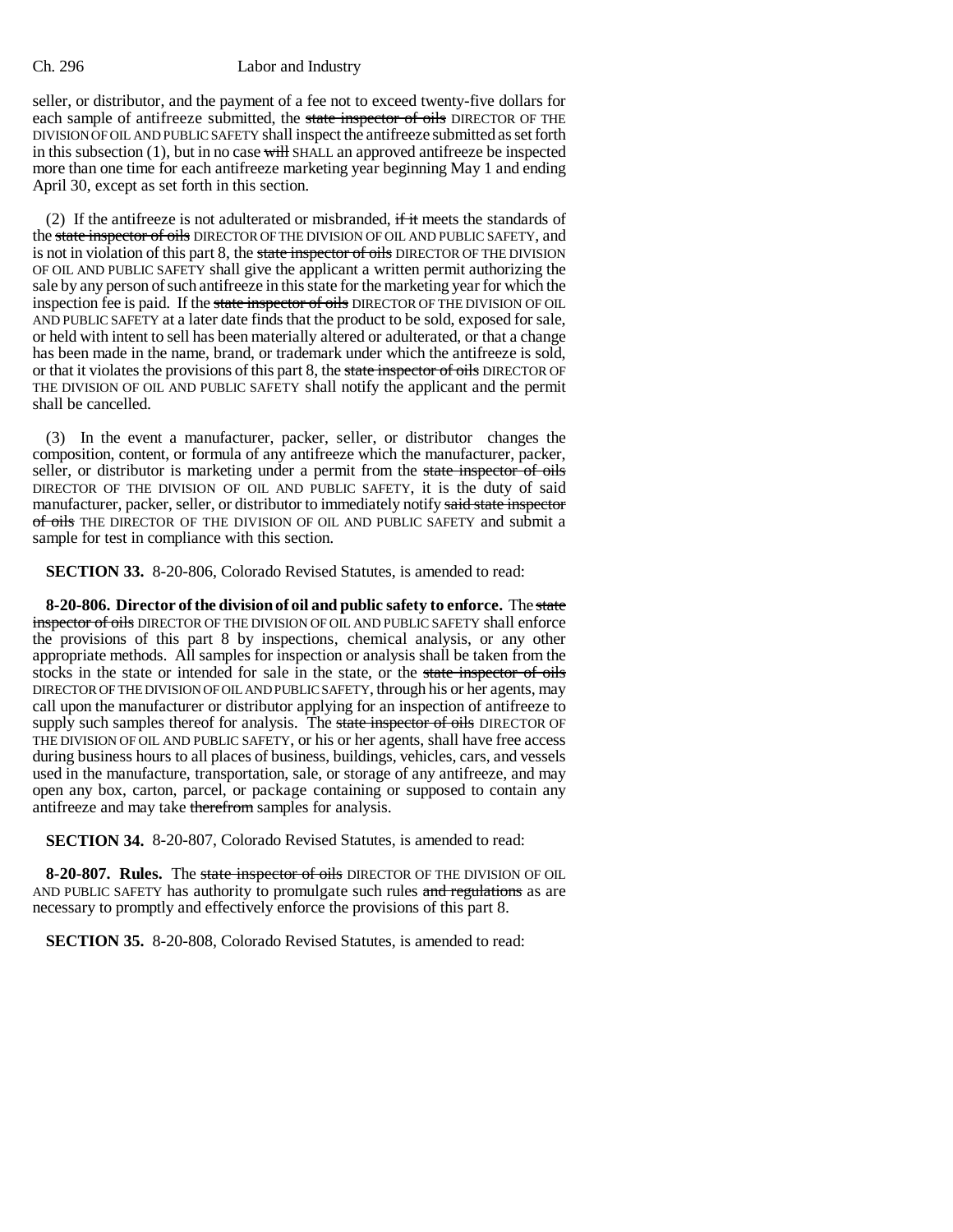**8-20-808. List of brands may be furnished.** The state inspector of oils DIRECTOR OF THE DIVISION OF OIL AND PUBLIC SAFETY may furnish, upon request, a list of the brands and trademarks of antifreeze inspected by the state inspector of oils DIRECTOR during the marketing year which THAT have been found to be in accord with this part 8.

**SECTION 36.** 8-20-809, Colorado Revised Statutes, is amended to read:

**8-20-809. False advertising prohibited.** No advertising literature relating to any antifreeze in this state shall contain any statement that the antifreeze advertised for sale has been approved by the state inspector of oils DIRECTOR OF THE DIVISION OF OIL AND PUBLIC SAFETY unless the said antifreeze has been inspected by the state inspector of oils DIRECTOR OF THE DIVISION OF OIL AND PUBLIC SAFETY and found by the state inspector to meet the standards of the state inspector's department DIVISION OF OIL AND PUBLIC SAFETY and not to be in violation of this part 8, in which case such statement may be contained in any advertising literature where such brand or trademark of antifreeze is being advertised for sale.

**SECTION 37.** 8-20-810, Colorado Revised Statutes, is amended to read:

**8-20-810. District attorney to bring actions.** Whenever the state inspector of oils DIRECTOR OF THE DIVISION OF OIL AND PUBLIC SAFETY discovers any antifreeze is being sold or has been sold in violation of this part 8, it is the state inspector's DIRECTOR'S duty to bring this violation to the attention of the district attorney in the state inspector's DIRECTOR'S respective district, or the attorney general in cases where the district attorney refuses to act, to enforce the provisions of this part 8 by appropriate action in courts of competent jurisdiction.

**SECTION 38.** 8-20-901, Colorado Revised Statutes, is amended to read:

**8-20-901. Sale of approved brake fluid.** It is unlawful for any person, partnership, corporation, or association to sell or offer for sale brake fluid for automotive use which has not been approved by the state inspector of oils DIRECTOR OF THE DIVISION OF OIL AND PUBLIC SAFETY.

**SECTION 39.** 8-20-902, Colorado Revised Statutes, is amended to read:

**8-20-902. Brake fluid specifications - list of approved brands.** The state inspector of oils DIRECTOR OF THE DIVISION OF OIL AND PUBLIC SAFETY shall establish specifications or requirements for approved-type brake fluid; but the specifications or requirements shall not be lower in standard than the specifications and requirements of the society of automotive engineers, numbered J-70 b, approved May, 1963. The state inspector DIRECTOR shall compile and furnish upon request a list of brands and trademarks of brake fluid inspected by such state inspector which THE DIRECTOR THAT have been so approved.

**SECTION 40.** 8-20-903, Colorado Revised Statutes, is amended to read:

**8-20-903. District attorney to bring actions.** Whenever the state inspector of oils DIRECTOR OF THE DIVISION OF OIL AND PUBLIC SAFETY discovers that any person, partnership, corporation, or association has sold or is offering for sale any brake fluid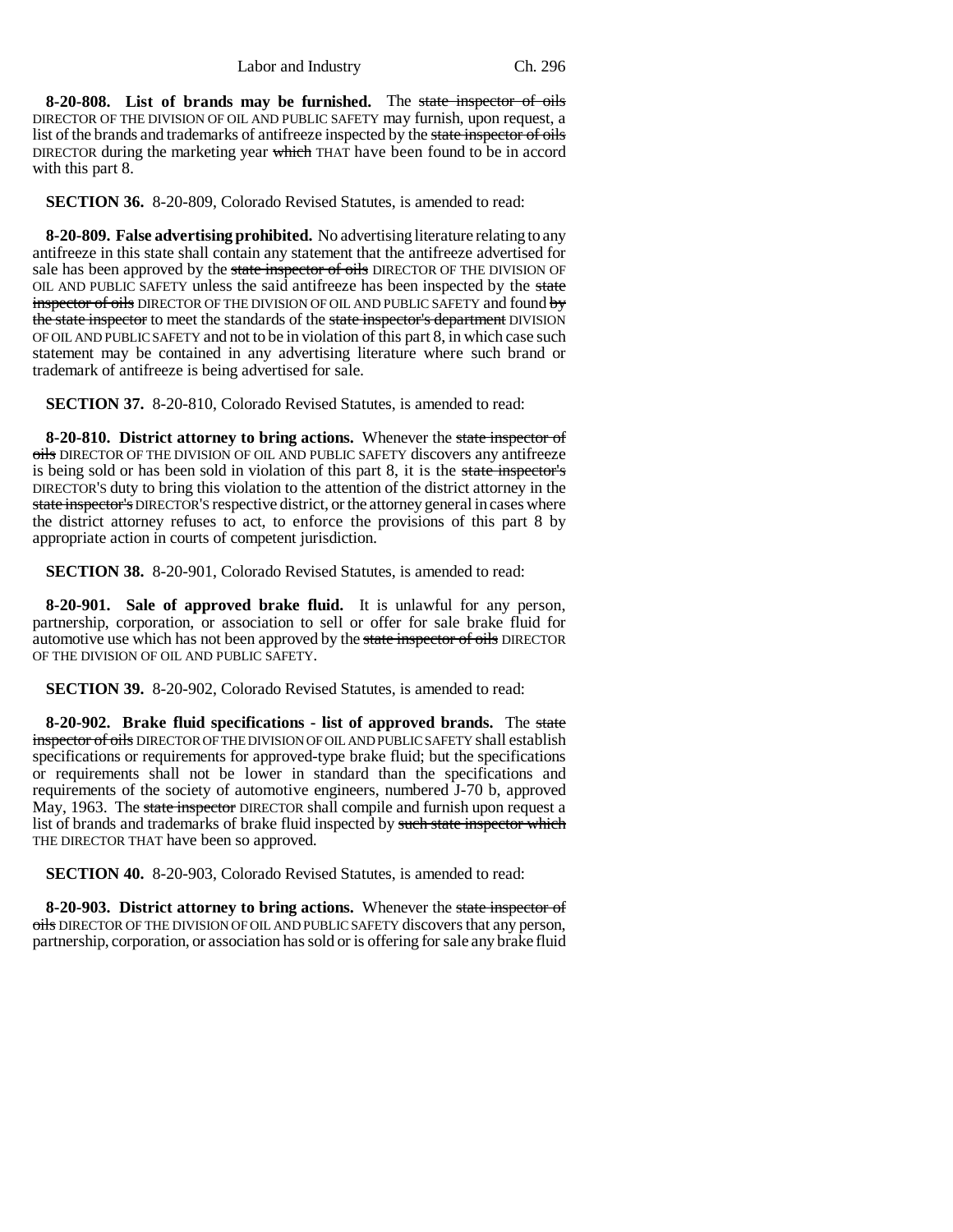which THAT does not conform to the minimum specifications established, such state inspector THE DIRECTOR shall notify the seller to immediately discontinue the sale of such nonconforming brake fluid. and If such seller continues to offer the same for sale, it is the duty of the state inspector of oils DIRECTOR to bring such violation to the attention of the district attorney in such respective district to enforce the provisions of this part 9 by appropriate action or injunctive relief in courts of competent jurisdiction.

**SECTION 41.** 8-20.5-101 (2) (b) (IX), Colorado Revised Statutes, is amended to read:

**8-20.5-101. Definitions.** As used in this article, unless the context otherwise requires:

(2) (b) "Aboveground storage tank" does not include:

(IX) Aboveground storage tanks used to store flammable and combustible liquids at mining facilities and construction and earthmoving projects, including gravel pits, quarries, and borrow pits where, in the opinion of the state inspector of oils DIRECTOR OF THE DIVISION OF OIL AND PUBLIC SAFETY, tight control by the owner or contractor and isolation from other structures make it unnecessary to meet the requirements of this article;

**SECTION 42.** 8-20.5-102 (1), (2), and (4), Colorado Revised Statutes, are amended to read:

**8-20.5-102. Registration and fees.** (1) Each owner or operator of an underground or aboveground storage tank shall register such tank with the state inspector of oils DIRECTOR OF THE DIVISION OF OIL AND PUBLIC SAFETY within thirty days after the first day on which the tank is actually used to contain a regulated substance or, in the case of an aboveground storage tank, on or before July 1, 1993, or, thereafter, within thirty days after the first day on which the tank is actually used to contain a regulated substance. Each owner or operator shall renew such registration annually on or before the calendar day and month of initial registration for each year in which the storage tank is in use. An underground storage tank is considered to be in use at all times, except when the tank has been either removed from the ground or permanently closed in accordance with the rules promulgated pursuant to section  $8-20.5-202(1)(g)$  which THAT relate to the closure of such tanks.

(2) To register or renew registration of an underground or aboveground storage tank, the owner or operator of the tank shall submit to the state inspector of oils DIRECTOR OF THE DIVISION OF OIL AND PUBLIC SAFETY a completed registration or renewal form and payment of the fee established in subsection (3) of this section. The state inspector of oils DIRECTOR OF THE DIVISION OF OIL AND PUBLIC SAFETY shall provide registration and renewal forms.

(4) The state inspector of oils DIRECTOR OF THE DIVISION OF OIL AND PUBLIC SAFETY shall collect delinquent registration and renewal fees and assess a penalty of twice the amount of such fees and reasonable costs associated with the collection of such fees.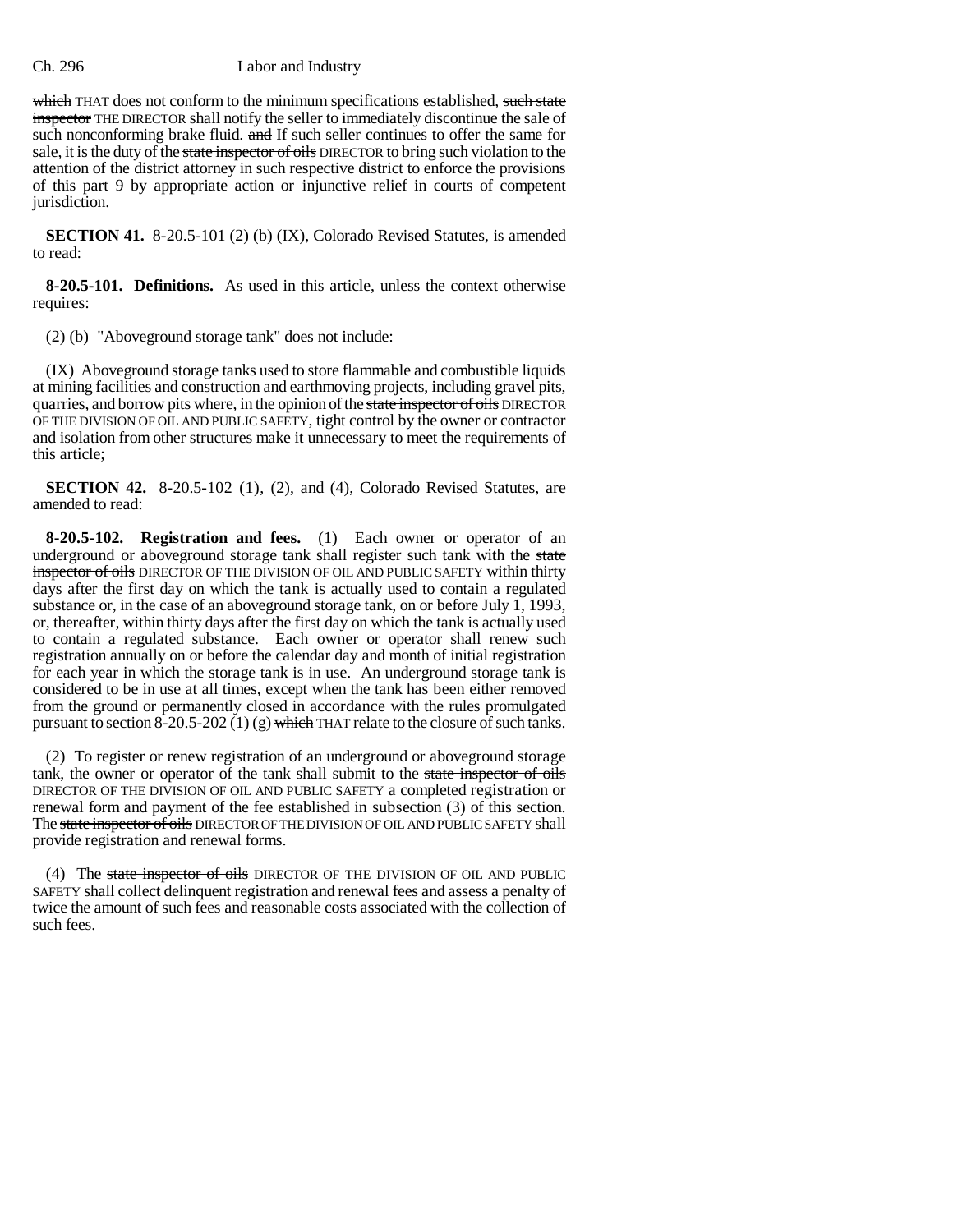**SECTION 43.** 8-20.5-103 (3) (c), Colorado Revised Statutes, is amended to read:

**8-20.5-103. Petroleum storage tank fund - creation - repeal.** (3) The moneys in the fund shall be subject to annual appropriation by the general assembly. The fund shall be used for:

(c) Any costs related to the abatement of fire and safety hazards as ordered by the state inspector of oils DIRECTOR OF THE DIVISION OF OIL AND PUBLIC SAFETY pursuant to section 8-20.5-208 (3);

**SECTION 44.** 8-20.5-104 (1) and the introductory portions to 8-20.5-104 (4) and (4) (d) (I), Colorado Revised Statutes, are amended to read:

**8-20.5-104. Rules - petroleum storage tank committee.** (1) The governor shall appoint a petroleum storage tank committee, which shall be comprised CONSIST of seven members who have technical expertise and knowledge in fields related to corrective actions taken to mitigate underground and aboveground storage tank releases. The state inspector of oils DIRECTOR OF THE DIVISION OF OIL AND PUBLIC SAFETY or the state inspector's DIRECTOR'S designee, the executive director of the department or the designee of the executive director, and an owner or operator shall be permanent members of the committee. The remaining four members of the committee shall be chosen from among the following groups, with no more than one member representing each group: Fire protection districts; elected local governmental officials; companies that refine and retail motor fuels in Colorado; companies that wholesale motor fuels in Colorado; owners and operators of independent retail outlets; companies that conduct corrective actions or install and repair underground and aboveground storage tanks; and private citizens or interest groups. The department shall provide staff to support the activities of the committee.

(4) The committee shall be required to meet no more than twice in any month. The committee shall recommend all regulatory actions proposed by the committee to the state inspector of oils DIRECTOR OF THE DIVISION OF OIL AND PUBLIC SAFETY for adoption or ratification. The committee shall conduct the following activities in accordance with section 24-4-105, C.R.S., as its routine business:

(d) (I) Establish procedures, practices, and policies governing any and all aspects of processing, adjusting, defending, or paying claims against the fund. To encourage tank owners and operators to report and remediate contamination and achieve compliance with regulations RULES promulgated by the state inspector of oils DIRECTOR OF THE DIVISION OF OIL AND PUBLIC SAFETY, the committee may approve claims involving tanks not operated in substantial compliance, but may also determine the amount, if any, by which such claims may be reduced for noncompliance. Before imposing any reduction for noncompliance the committee shall determine whether the rules issued by the state inspector of oils DIRECTOR OF THE DIVISION OF OIL AND PUBLIC SAFETY are both substantially and procedurally no more stringent than United States environmental protection agency regulations under 42 U.S.C. sec. 6991 and whether the areas of noncompliance were brought into compliance prior to application to the fund, where possible. The committee shall use the following guidelines when imposing a reduction for noncompliance:

**SECTION 45.** 8-20.5-105 (1), Colorado Revised Statutes, is amended to read: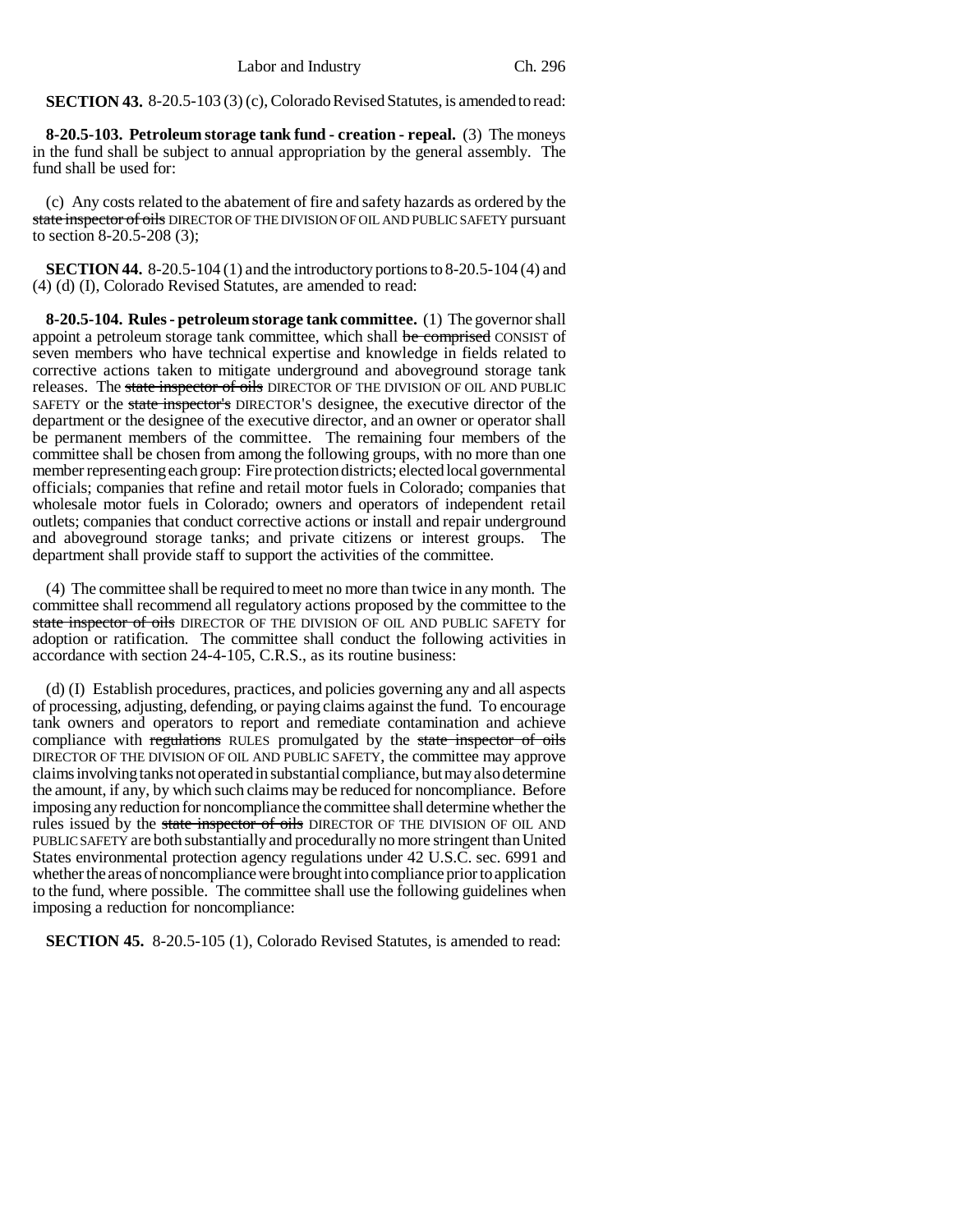**8-20.5-105. Confidentiality.** (1) Any records, reports, and information obtained from any person under the provisions of this article shall be available to the public; except that any records granted confidentiality by the state inspector of oils DIRECTOR OF THE DIVISION OF OIL AND PUBLIC SAFETY or a designee, or granted confidentiality under existing Colorado statutes or regulations RULES, shall remain confidential.

**SECTION 46.** 8-20.5-106, Colorado Revised Statutes, is amended to read:

**8-20.5-106. Injunctions.** In addition to the remedies provided in this article, the inspector of oils DIRECTOR OF THE DIVISION OF OIL AND PUBLIC SAFETY is authorized to apply to the district court, in the judicial district where the violation has occurred, for a temporary or permanent injunction restraining any person from violating any provision of this article, regardless of whether there is an adequate remedy at law.

**SECTION 47.** 8-20.5-107 (1), (3), (4), (5), and (7), Colorado Revised Statutes, are amended to read:

**8-20.5-107. Enforcement orders - civil penalties.** (1) A notice of violation may be issued by the state inspector of oils DIRECTOR OF THE DIVISION OF OIL AND PUBLIC SAFETY to any person who is believed to have violated any provision of this article, any rule or regulation promulgated pursuant thereto, or any warrant issued pursuant to section 8-20.5-208. The notice of violation shall be served personally or by certified mail, return receipt requested, upon the alleged violator.

(3) Within ten working days after service of the notice of violation, the alleged violator may file a written request with the state inspector of oils DIRECTOR OF THE DIVISION OF OIL AND PUBLIC SAFETY for an informal conference regarding the notice of violation. If the alleged violator fails to timely request an informal conference, all provisions of the notice of violation shall become final and not subject to further administrative review. The state inspector of oils DIRECTOR OF THE DIVISION OF OIL AND PUBLIC SAFETY may then seek judicial enforcement of the notice of violation.

(4) Upon receipt of the written request, the state inspector of oils DIRECTOR OF THE DIVISION OF OIL AND PUBLIC SAFETY shall provide the alleged violator with a written notice of the date, time, and place of the informal conference. The state inspector of oils DIRECTOR OF THE DIVISION OF OIL AND PUBLIC SAFETY or a designee shall preside at the informal conference, during which the alleged violator and the entity which THAT issued the notice of violation may present information and arguments regarding the allegations and requirements of the notice of violation.

(5) Within twenty working days after the informal conference, the state inspector of oils DIRECTOR OF THE DIVISION OF OIL AND PUBLIC SAFETY shall uphold, modify, or strike the allegations of the notice of violation and may issue an enforcement order. The decision shall be served upon the alleged violator personally or by certified mail, return receipt requested. Such notice of violation or enforcement order may be appealed within twenty working days to the executive director of the department. The executive director of the department may either conduct the hearing personally or appoint an administrative law judge from the division of administrative hearings in the department of personnel to conduct the hearing. The executive director of the department may review such decision in accordance with the provisions of section 24-4-105, C.R.S., and final agency action shall be determined in accordance with the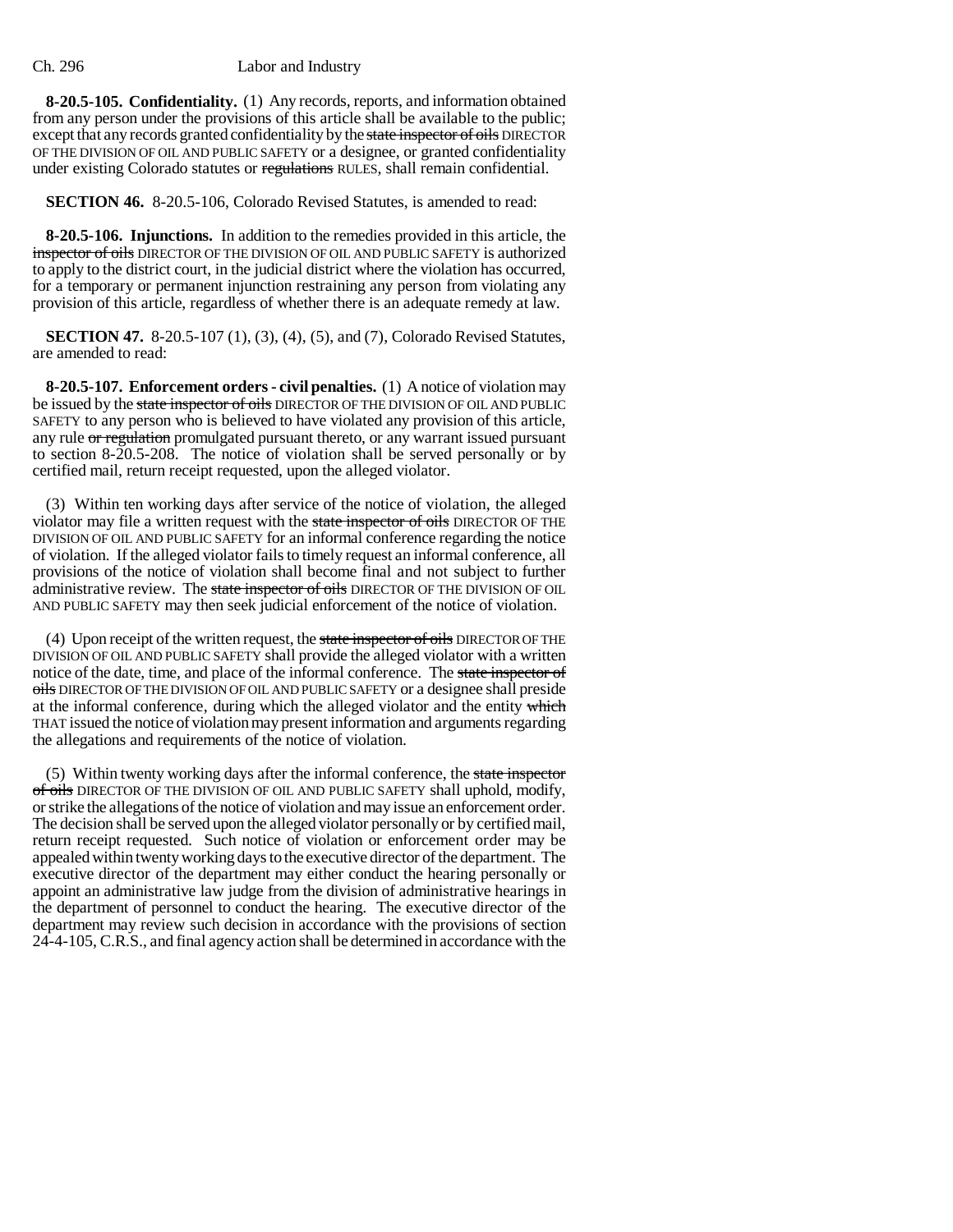provisions of said section. Such final agency action shall be subject to judicial review in accordance with section 24-4-106, C.R.S.

(7) The state inspector of oils DIRECTOR OF THE DIVISION OF OIL AND PUBLIC SAFETY may file suit in the district court for the judicial district in which violations have occurred to obtain judicial enforcement of the provisions of any enforcement order. The petroleum storage tank fund may be subrogated to the rights of an owner or operator with respect to a claimed amount at the time a claim is filed with the fund.

**SECTION 48.** The introductory portions to 8-20.5-202 (1) and (2) and 8-20.5-202 (2) (d), (3), and (4), Colorado Revised Statutes, are amended to read:

**8-20.5-202. Duties of the director of the division of oil and public safety.** (1) The state inspector of oils DIRECTOR OF THE DIVISION OF OIL AND PUBLIC SAFETY shall make, promulgate, and enforce regulations RULES which are no more stringent than the requirements contained in 42 U.S.C. 6991 and the regulations promulgated thereunder for:

(2) The state inspector of oils DIRECTOR OF THE DIVISION OF OIL AND PUBLIC SAFETY shall ensure that:

(d) All releases above reportable quantities are reported to the state inspector of oils DIRECTOR OF THE DIVISION OF OIL AND PUBLIC SAFETY.

(3) The state inspector of oils DIRECTOR OF THE DIVISION OF OIL AND PUBLIC SAFETY shall, if necessary, negotiate and enter into memoranda of agreement with and apply for and receive grants from the United States environmental protection agency pursuant to the provisions of this article.

(4) The state inspector of oils DIRECTOR OF THE DIVISION OF OIL AND PUBLIC SAFETY shall establish criteria pursuant to subsection (1) of this section for delegation of authority to local agencies.

**SECTION 49.** 8-20.5-204 (1), (2), (3), (4), and (5) and the introductory portion to 8-20.5-204 (6), Colorado Revised Statutes, are amended to read:

**8-20.5-204. Installation and upgrading of underground storage tanks.** (1) Plans for any installation of a new underground storage tank and plans for the complete upgrading of an existing underground storage tank shall be submitted by the owner or operator of the proposed or existing underground storage tank to the state inspector of oils DIRECTOR OF THE DIVISION OF OIL AND PUBLIC SAFETY for approval prior to such installation or upgrading.

(2) Plans for the installation of a new underground storage tank or for the complete upgrading of an existing underground storage tank shall be in compliance with the regulations RULES promulgated pursuant to section 8-20.5-202 (1). The state inspector of oils DIRECTOR OF THE DIVISION OF OIL AND PUBLIC SAFETY or a designee shall approve or reject proposed plans and amendments thereto within twenty working days after submittal of the plan. If no action is taken by the inspector of oils DIRECTOR OF THE DIVISION OF OIL AND PUBLIC SAFETY or a designee within twenty working days of AFTER submittal, the plans shall be deemed approved.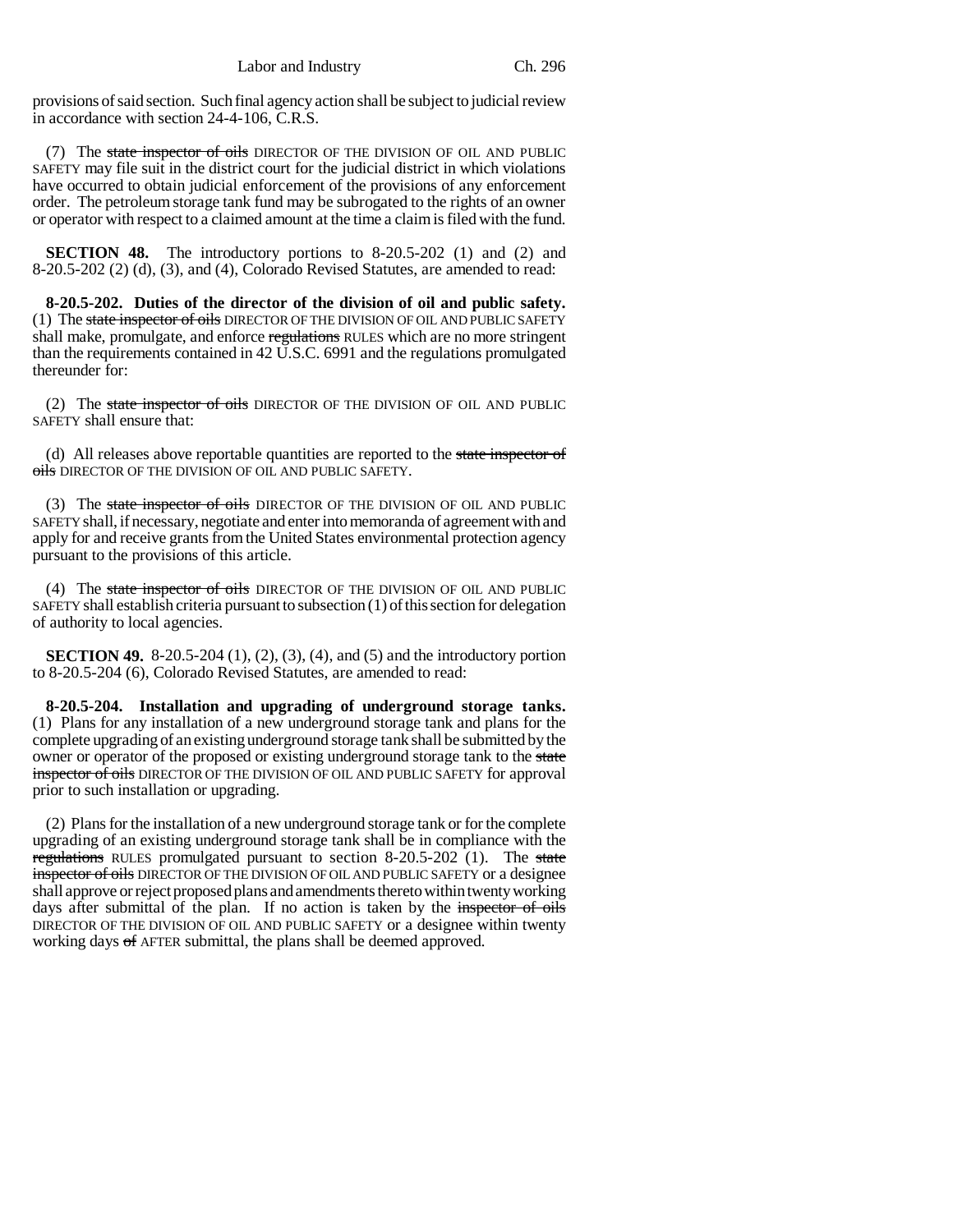(3) In an emergency situation the state inspector of oils DIRECTOR OF THE DIVISION OF OIL AND PUBLIC SAFETY shall respond to plans within twenty-four hours.

(4) The state inspector of oils DIRECTOR OF THE DIVISION OF OIL AND PUBLIC SAFETY or a designee shall make an on-site inspection of every new installation and every upgrading of an existing underground storage tank prior to the operational start-up of such tank to ensure that all of the standards established in this part 2 have been met. The state inspector of oils DIRECTOR OF THE DIVISION OF OIL AND PUBLIC SAFETY or a designee shall complete the on-site inspection within ten calendar days prior to the anticipated operational start-up date. For the purposes of this subsection (4), a designee may be an underground storage tank inspector when licensed as such by the state inspector of oils DIRECTOR OF THE DIVISION OF OIL AND PUBLIC SAFETY.

(5) All installations and inspections of underground storage tanks shall be performed in accordance with the regulations RULES promulgated by the state inspector of oils DIRECTOR OF THE DIVISION OF OIL AND PUBLIC SAFETY pursuant to section 8-20.5-202 (1).

(6) The state inspector of oils DIRECTOR OF THE DIVISION OF OIL AND PUBLIC SAFETY shall establish a fee to be paid by each person submitting plans pursuant to subsection (1) of this section for on-site inspection. The fees paid pursuant to this subsection (6) shall be:

**SECTION 50.** 8-20.5-206 (3) (e) (I) (A) and (3) (e) (II), Colorado Revised Statutes, are amended to read:

**8-20.5-206. Financial responsibility for petroleum underground storage tanks.** (3) Moneys in the fund shall be available to pay required cleanup costs and third-party liability payments with no deductibles for the following persons who are deemed to bear no responsibility for the release:

(e) (I) (A) Any mortgagee or holder of an evidence of debt secured by a deed of trust who, through foreclosure of the mortgage or deed of trust or through receipt of a deed to the property in lieu of foreclosure, acquires property on which an underground storage tank is located, and such mortgage or deed of trust is dated after January 1, 1993, and the mortgagee or holder of an evidence of debt secured by a deed of trust has obtained a certificate of eligibility regarding the property in accordance with the rules of the state inspector of oils DIRECTOR OF THE DIVISION OF OIL AND PUBLIC SAFETY; or

(II) The state inspector of oils DIRECTOR OF THE DIVISION OF OIL AND PUBLIC SAFETY shall promulgate rules necessary to implement this program.

**SECTION 51.** 8-20.5-208 (2) and (3), the introductory portion to 8-20.5-208 (4), and 8-20.5-208 (4) (b), (5), and (6), Colorado Revised Statutes, are amended to read:

**8-20.5-208. Reporting of releases - investigation.** (2) Upon detection of any release of reportable quantities of a regulated substance from an underground storage tank, the owner or operator shall report such release to the state inspector of oils DIRECTOR OF THE DIVISION OF OIL AND PUBLIC SAFETY within twenty-four hours of its detection. However, the local fire authority shall be notified immediately if such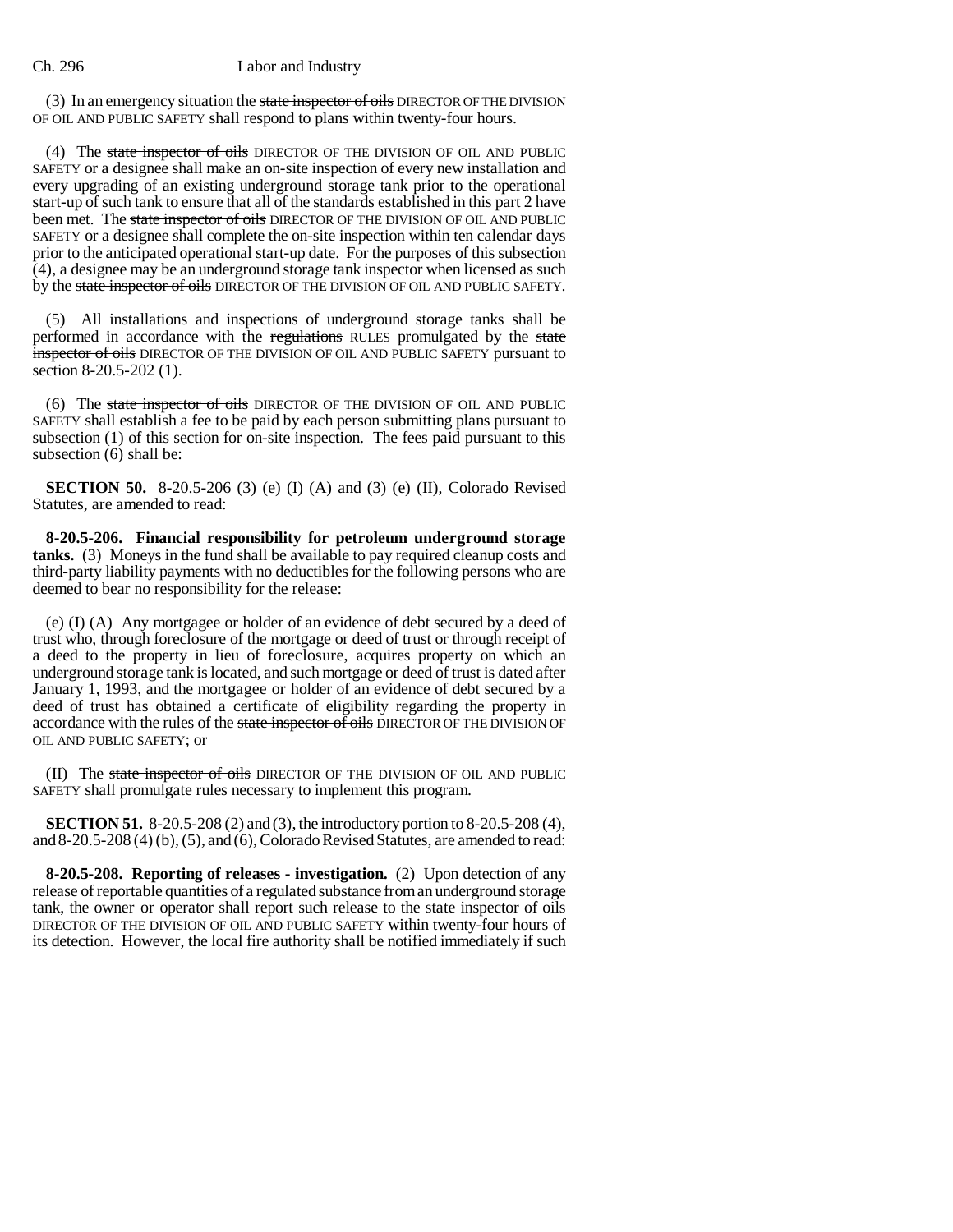release exceeds reportable quantities. If the state inspector of oils DIRECTOR OF THE DIVISION OF OIL AND PUBLIC SAFETY determines that the release of such reportable quantity will affect subsurface soils, groundwater, or surface water, the department may require the owner or operator to take corrective action in accordance with section 8-20.5-209.

(3) If the state inspector of oils DIRECTOR OF THE DIVISION OF OIL AND PUBLIC SAFETY or a designee finds that a release has occurred, and the owner or the operator cannot be identified, or is unwilling to mitigate or stop the release or mitigate fire and safety hazards, the state inspector of oils DIRECTOR OF THE DIVISION OF OIL AND PUBLIC SAFETY or a designee may initiate free product removal and whatever other actions are necessary to mitigate fire and safety hazards.

(4) For the purpose of enforcing this section, if a release poses an imminent and substantial threat to human health and the environment, the state inspector of oils DIRECTOR OF THE DIVISION OF OIL AND PUBLIC SAFETY or a designee is authorized to take such action as is necessary under the circumstances, including but not limited to:

(b) Monitoring or testing or requiring the owner or the operator to monitor or test any underground storage tank or any surrounding soils, groundwater, or surface water. A duplicate sample taken for testing shall be provided to any person, at such person's request, who the state inspector of oils DIRECTOR OF THE DIVISION OF OIL AND PUBLIC SAFETY or a designee reasonably believes may be responsible for the release. A duplicate copy of the analytical report pertaining to the samples taken pursuant to this paragraph (b) shall be provided as soon as practicable to any person who the state inspector of oils DIRECTOR OF THE DIVISION OF OIL AND PUBLIC SAFETY or a designee reasonably believes may be responsible for the release. When such tests are performed, the state inspector of oils DIRECTOR OF THE DIVISION OF OIL AND PUBLIC SAFETY shall notify, when possible, any person reasonably believed to be an owner or operator.

(5) If such entry or inspection is denied or not consented to, the state inspector of oils DIRECTOR OF THE DIVISION OF OIL AND PUBLIC SAFETY or a designee shall obtain, from the district or county court for the judicial district or county in which such property, premises, or place is located, a warrant to enter and inspect any such property, premises, or place prior to entry and inspection. The district and county courts of the state of Colorado are authorized to issue such warrants upon proper showing of the need for such entry and inspection.

(6) If requested by the state inspector of oils DIRECTOR OF THE DIVISION OF OIL AND PUBLIC SAFETY or a designee, the owner or the operator of an underground storage tank shall provide any information in such owner's or operator's possession regarding the tank.

**SECTION 52.** 8-20.5-209 (1), (2), (3), (4), (5), (6), and (7), Colorado Revised Statutes, are amended to read:

**8-20.5-209. Regulated substances releases - corrective actions.** (1) If a release has occurred at a site where the owner or the operator cannot be identified, after the state inspector of oils DIRECTOR OF THE DIVISION OF OIL AND PUBLIC SAFETY or a designee has mitigated fire and safety hazards in accordance with section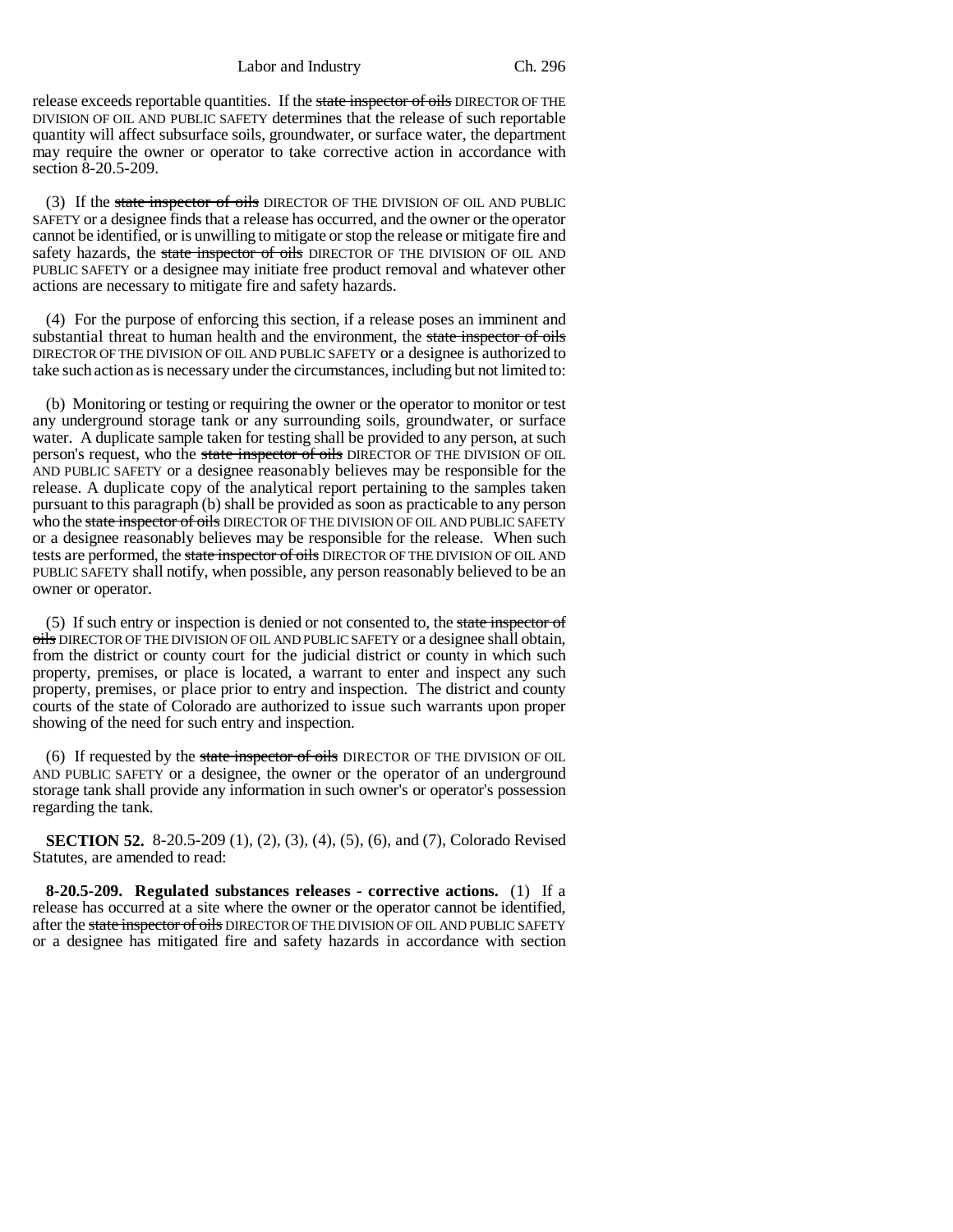8-20.5-208 and determined that a release exceeds reportable quantities, the state inspector of oils DIRECTOR OF THE DIVISION OF OIL AND PUBLIC SAFETY may initiate corrective action to mitigate any threat to subsurface soil, groundwater, or surface water and develop a plan for cleanup in accordance with subsection (3) of this section and shall recover costs pursuant to section 8-20.5-103.

(2) If the release has occurred at a site where the owner or the operator can be identified, and after fire and safety hazards have been mitigated in accordance with section 8-20.5-208 and the state inspector of oils DIRECTOR OF THE DIVISION OF OIL AND PUBLIC SAFETY has determined that the release exceeds reportable quantities, then the owner or the operator shall provide the state inspector of oils DIRECTOR OF THE DIVISION OF OIL AND PUBLIC SAFETY with a corrective action plan to clean up subsurface soil, groundwater, and surface water as a result of the release. In addition to the corrective action plan, the owner or operator shall prepare a summary of the costs associated with the preferred corrective action, taking into account economic and technological feasibility, in accordance with the regulations RULES promulgated pursuant to section 8-20.5-104 (4) (d) and SHALL submit the summary to the committee created in said section. The state inspector of oils DIRECTOR OF THE DIVISION OF OIL AND PUBLIC SAFETY shall review and approve or disapprove the plan and, if the plan is disapproved, the state inspector of oils shall provide the owner or the operator with a statement specifying the deficiencies in the plan. The owner or the operator shall submit a revised plan within twenty working days AFTER RECEIPT OF THE STATEMENT, and the owner or the operator shall be given an opportunity to take necessary and appropriate actions to clean up subsurface soils, groundwater, and surface water. If the owner or the operator is unable or unwilling to take such necessary and appropriate actions, the state inspector of oils DIRECTOR OF THE DIVISION OF OIL AND PUBLIC SAFETY may conduct corrective action to the extent appropriate to protect subsurface soils, groundwater, or surface water as a result of that release. Such action shall be taken after consideration of the risks posed to the public health and shall be determined in light of current economic and technological feasibility.

(3) After the state inspector of oils DIRECTOR OF THE DIVISION OF OIL AND PUBLIC SAFETY mitigates the threat to subsurface soils, groundwater, and surface water as specified in subsections (1) and (2) of this section, and the owner or the operator of the tank from which petroleum has been released is identified, the owner or the operator shall pay the required costs pursuant to the financial responsibility requirements set forth in sections 8-20.5-206, 8-20.5-207, and 8-20.5-303, incurred in the investigation of the release and mitigation of threats to subsurface soils, groundwater, and surface water. The state inspector of oils DIRECTOR OF THE DIVISION OF OIL AND PUBLIC SAFETY may file suit in the district court for the judicial district in which the release occurred to recover such costs. The moneys obtained as a result of any suit brought pursuant to this section shall be credited to the petroleum storage tank fund created in section 8-20.5-103.

(4) The state inspector of oils DIRECTOR OF THE DIVISION OF OIL AND PUBLIC SAFETY may order the owner or the operator of an underground storage tank from which a regulated substance has been released to implement a corrective action plan approved under subsection (2) of this section. Such order shall be served personally or by certified mail, return receipt requested, upon the owner or the operator.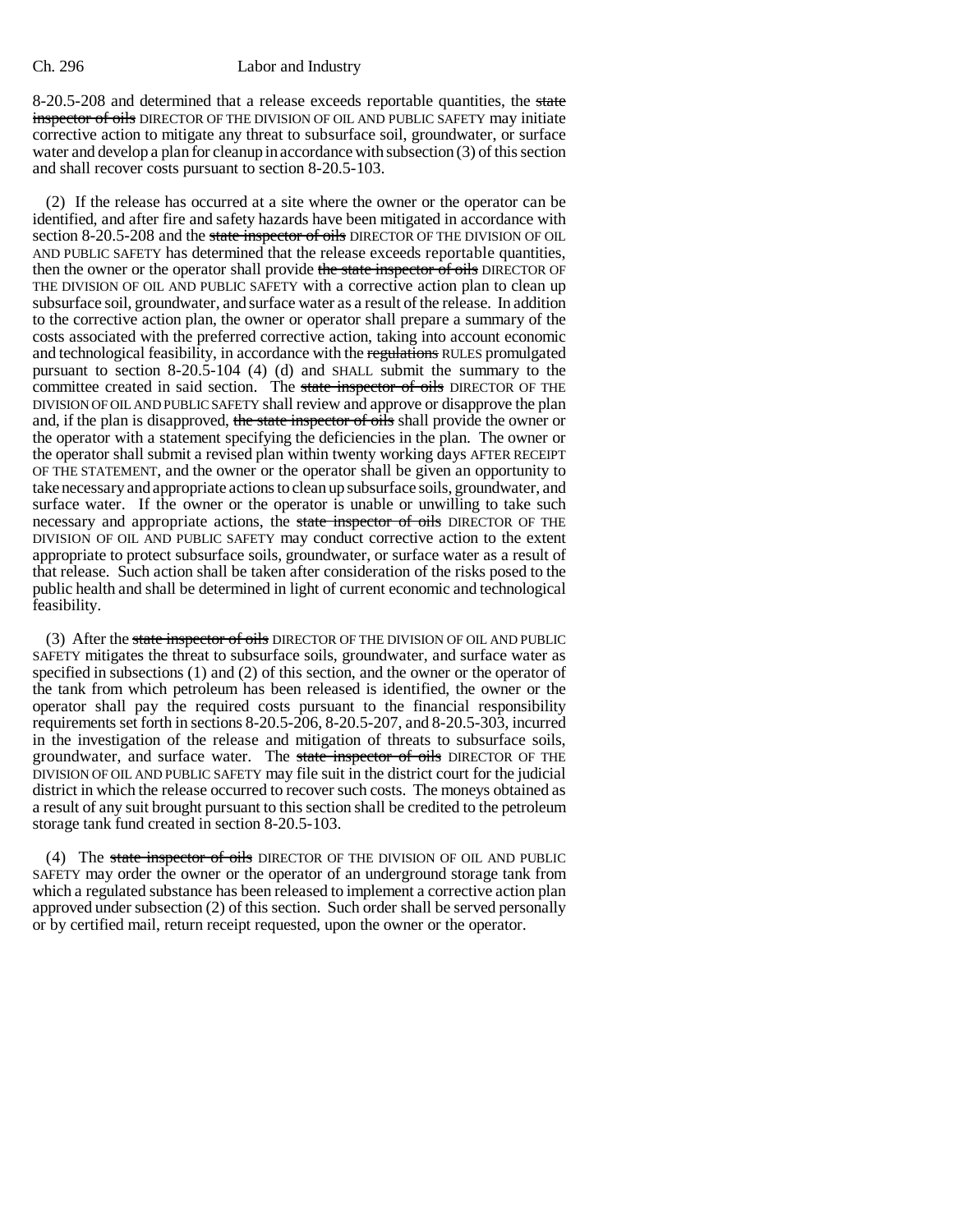(5) If the state inspector of oils DIRECTOR OF THE DIVISION OF OIL AND PUBLIC SAFETY disapproves or fails to approve the plan within thirty days following its AFTER THE PLAN'S submission, it THE DIRECTOR shall immediately provide a statement of findings of fact outlining the reasons for such disapproval or failure to approve, including the reasons the proposed plan fails to meet the criteria outlined in this section. The statement shall be provided by formal notice or by certified mail to the owner or the operator within ten days after the state inspector of oils DIRECTOR'S decision.

(6) The state inspector of oils DIRECTOR OF THE DIVISION OF OIL AND PUBLIC SAFETY may waive the requirement for such a plan if it THE DIRECTOR determines that reasonable steps have been taken to prevent further releases and that any previously released regulated substance has been cleaned up to the extent appropriate to protect subsurface soils, groundwater, or surface water as a result of that release at that specific location. Such action shall be taken after consideration of the risks posed to the public health and shall be determined in light of current economic and technological feasibility.

(7) Within ten days after notification of disapproval of the plan, the owner or the operator may file a written request with the state inspector of oils DIRECTOR OF THE DIVISION OF OIL AND PUBLIC SAFETY for an informal conference regarding the disapproval. Upon receipt of such a request, the state inspector of oils DIRECTOR shall provide the owner or the operator with a written notice of the date, time, and place of the informal conference. The executive director of the department or a designee shall preside at the informal conference, during which the owner or the operator and the department DIRECTOR OR THE DIRECTOR'S DESIGNEE may present information and arguments regarding the issues raised in the statement of findings of fact.

**SECTION 53.** 8-20.5-302, Colorado Revised Statutes, is amended to read:

**8-20.5-302. Duties of the director of the division of oil and public safety.** (1) The state inspector of oils DIRECTOR OF THE DIVISION OF OIL AND PUBLIC SAFETY shall make, promulgate, and enforce regulations RULES for above ground storage tanks installed before July 1, 1993, which regulations RULES shall be no more stringent than the regulations RULES in place on the date of installation, except as mandated by federal spill prevention, control, and countermeasures regulations promulgated by the United States environmental protection agency.

(2) The state inspector of oils DIRECTOR OF THE DIVISION OF OIL AND PUBLIC SAFETY shall make, promulgate, and enforce rules concerning the design, construction, installation, and operation of aboveground storage tanks permitted to be used and installed on or after July 1, 1993, which are RULES SHALL BE no more stringent, either substantially or procedurally, than the requirements contained in the current edition of the national fire code published by the national fire protection association, as revised by the association from time to time, and in spill prevention control and countermeasures regulations promulgated by the United States environmental protection agency.

**SECTION 54.** 8-20.5-303 (3) (e) (I), Colorado Revised Statutes, is amended to read: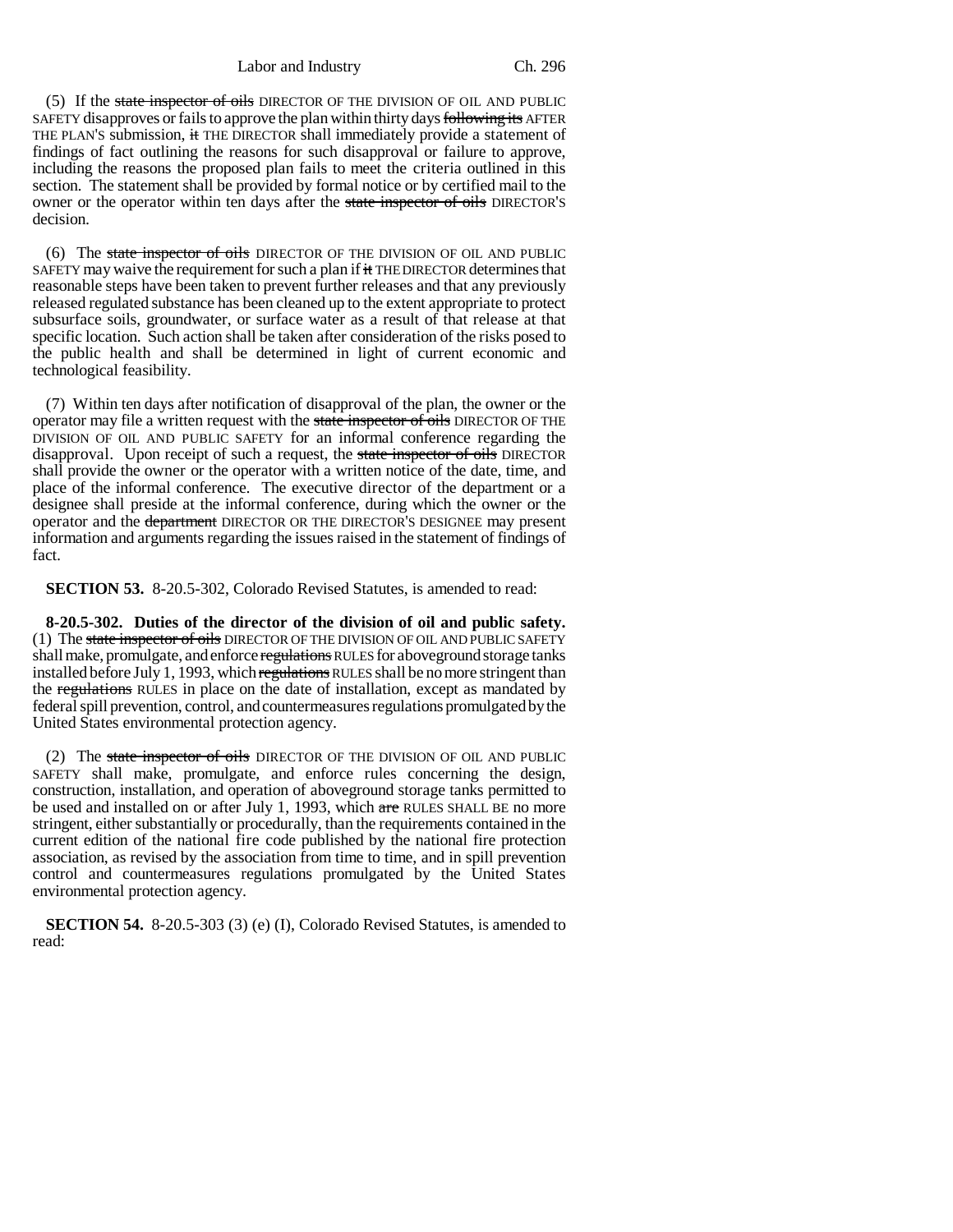**8-20.5-303. Financial responsibility for aboveground storage tanks.** (3) Moneys in the fund shall be available to pay required cleanup costs and third-party liability payments with no deductibles for the following persons who are deemed to bear no responsibility for the release:

(e) (I) Any mortgagee or holder of an evidence of debt secured by a deed of trust who, through foreclosure of the mortgage or deed of trust or through receipt of a deed to the property in lieu of foreclosure, acquires property on which an aboveground storage tank is located, and such mortgage or deed of trust is dated after January 1, 1993, and the mortgagee or holder of an evidence of debt secured by a deed of trust has obtained a certificate of eligibility regarding the property in accordance with the rules of the state inspector of oils DIRECTOR OF THE DIVISION OF OIL AND PUBLIC SAFETY. The state inspector of oils DIRECTOR OF THE DIVISION OF OIL AND PUBLIC SAFETY shall promulgate rules necessary to implement this program.

**SECTION 55.** 8-20.5-304 (1), (2), (3), (4), (5), and (6) (a), Colorado Revised Statutes, are amended to read:

**8-20.5-304. Regulated substances releases - corrective actions.** (1) If a release has occurred at a site where the owner or operator cannot be identified, after the state inspector of oils DIRECTOR OF THE DIVISION OF OIL AND PUBLIC SAFETY or a designee has mitigated fire and safety hazards in accordance with section 8-20.5-208 and determined that a release exceeds reportable quantities, the state inspector of oils DIRECTOR OF THE DIVISION OF OIL AND PUBLIC SAFETY may initiate corrective action to mitigate any threat to subsurface soil, groundwater, or surface water and develop a plan for cleanup in accordance with subsection (3) of this section and shall recover costs pursuant to section 8-20.5-103.

(2) If a release has occurred at a site where the owner or operator can be identified, and after fire and safety hazards have been mitigated in accordance with section 8-20.5-208 and the state inspector of oils DIRECTOR OF THE DIVISION OF OIL AND PUBLIC SAFETY has determined that the release exceeds reportable quantities, then the owner or operator shall provide the state inspector of oils DIRECTOR OF THE DIVISION OF OIL AND PUBLIC SAFETY with a corrective action plan to clean up subsurface soil, groundwater, and surface water as a result of the release. In addition to the corrective action plan, the owner or operator shall prepare a summary of the costs associated with the preferred corrective action, taking into account economic and technological feasibility, in accordance with the regulations RULES promulgated pursuant to section 8-20.5-104 (4) (d) and shall submit the summary to the committee created in said section. The state inspector of oils DIRECTOR OF THE DIVISION OF OIL AND PUBLIC SAFETY shall review and approve or disapprove the plan and, if the plan is disapproved, the state inspector of oils DIRECTOR shall provide the owner or operator with a statement specifying the deficiencies in the plan. Within twenty working days after receiving such statements, the owner or operator shall submit a revised plan and shall be given an opportunity to take necessary and appropriate actions to clean up subsurface soils, groundwater, and surface water. If the owner or operator is unable or unwilling to take such necessary and appropriate actions, the state inspector of oils DIRECTOR OF THE DIVISION OF OIL AND PUBLIC SAFETY may conduct corrective action to the extent appropriate to protect subsurface soils, groundwater, or surface water as a result of that release. Such action shall be taken after consideration of the risks posed to the public health and shall be determined in light of current economic and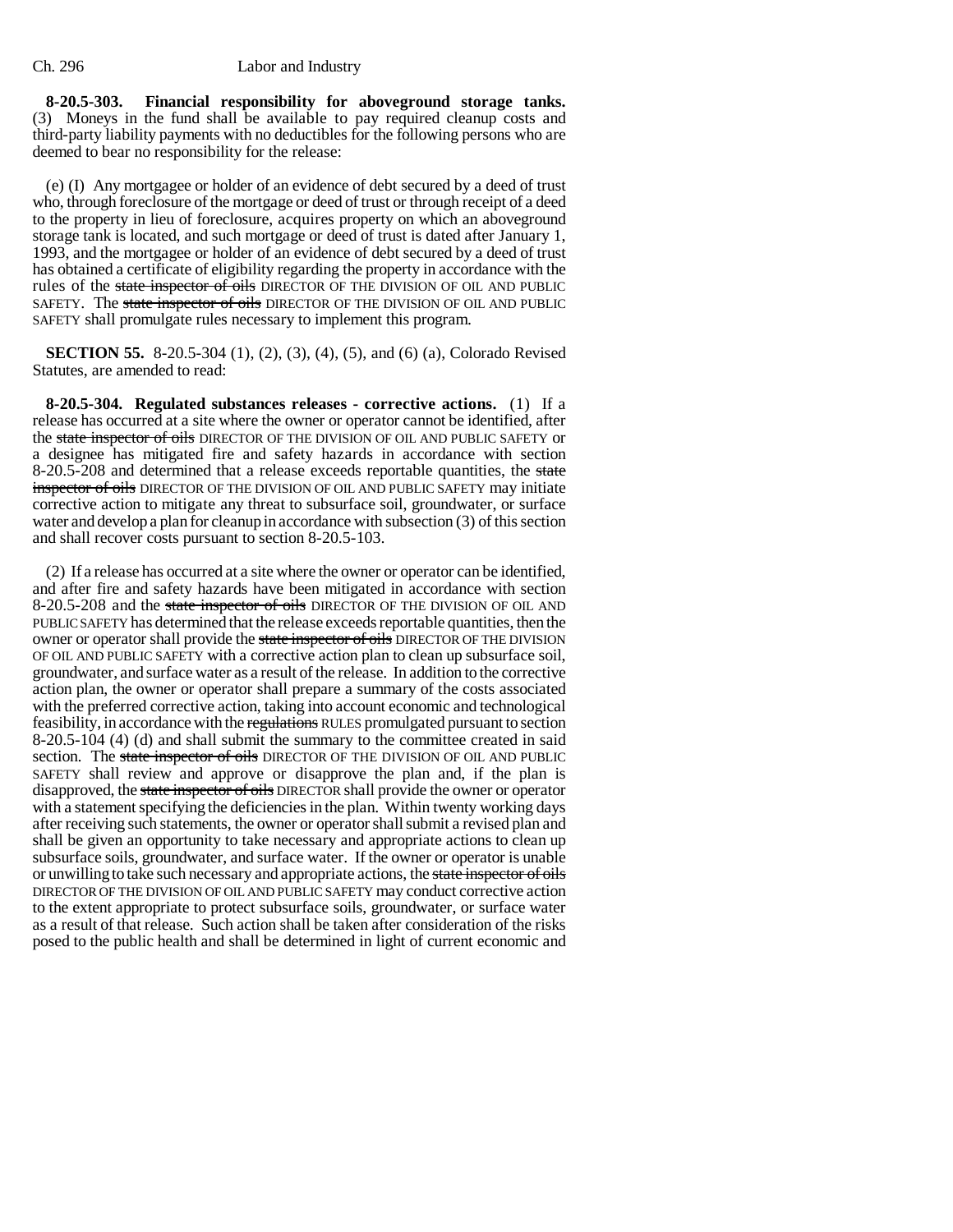technological feasibility.

(3) After the state inspector of oils DIRECTOR OF THE DIVISION OF OIL AND PUBLIC SAFETY mitigates the threat to subsurface soils, groundwater, and surface water as specified in subsections (1) and (2) of this section, and the owner or operator of the tank from which petroleum has been released is identified, the owner or operator shall pay the required costs of investigation and mitigation pursuant to the financial responsibility requirements set forth in sections 8-20.5-206, 8-20.5-207, and 8-20.5-303. The state inspector of oils DIRECTOR OF THE DIVISION OF OIL AND PUBLIC SAFETY may file suit in the district court for the judicial district in which the release occurred to recover such costs. The moneys obtained as a result of any suit brought pursuant to this section shall be credited to the petroleum storage tank fund created in section 8-20.5-103.

(4) The state inspector of oils DIRECTOR OF THE DIVISION OF OIL AND PUBLIC SAFETY may order the owner or operator of an aboveground storage tank from which a regulated substance has been released to implement a corrective action plan approved under subsection (2) of this section. Such order shall be served personally or by certified mail, return receipt requested, upon the owner or operator.

(5) (a) If the state inspector of oils DIRECTOR OF THE DIVISION OF OIL AND PUBLIC SAFETY disapproves or fails to approve the plan within thirty days following its submission, the state inspector DIRECTOR shall immediately provide a statement of findings of fact outlining the reasons for such disapproval or failure to approve, including the reasons the proposed plan fails to meet the criteria outlined in this section. The statement shall be provided by formal notice or by certified mail to the owner or operator within ten days after the state inspector's DIRECTOR'S decision.

(b) The state inspector of oils DIRECTOR OF THE DIVISION OF OIL AND PUBLIC SAFETY may waive the requirement for such a plan if the state inspector DIRECTOR determines that reasonable steps have been taken to prevent further releases and that any previously released regulated substance has been cleaned up to the extent appropriate to protect subsurface soils, groundwater, or surface water as a result of that release at that specific location. Such action shall be taken after consideration of the risks posed to the public health and shall be determined in light of current economic and technological feasibility.

(6) (a) Within ten days after notification of disapproval of the plan, the owner or operator may file a written request with the state inspector of oils DIRECTOR OF THE DIVISION OF OIL AND PUBLIC SAFETY for an informal conference regarding the disapproval. Upon receipt of such a request, the state inspector of oils DIRECTOR shall provide the owner or operator with a written notice of the date, time, and place of the informal conference. The executive director of the department or a designee shall preside at the informal conference, during which the owner or operator and the department DIRECTOR OR THE DIRECTOR'S DESIGNEE may present information and arguments regarding the issues raised in the statement of findings of fact.

**SECTION 56.** 9-4-101 (1), (22), and (27), Colorado Revised Statutes, are amended to read:

**9-4-101. Definitions.** As used in this article, unless the context otherwise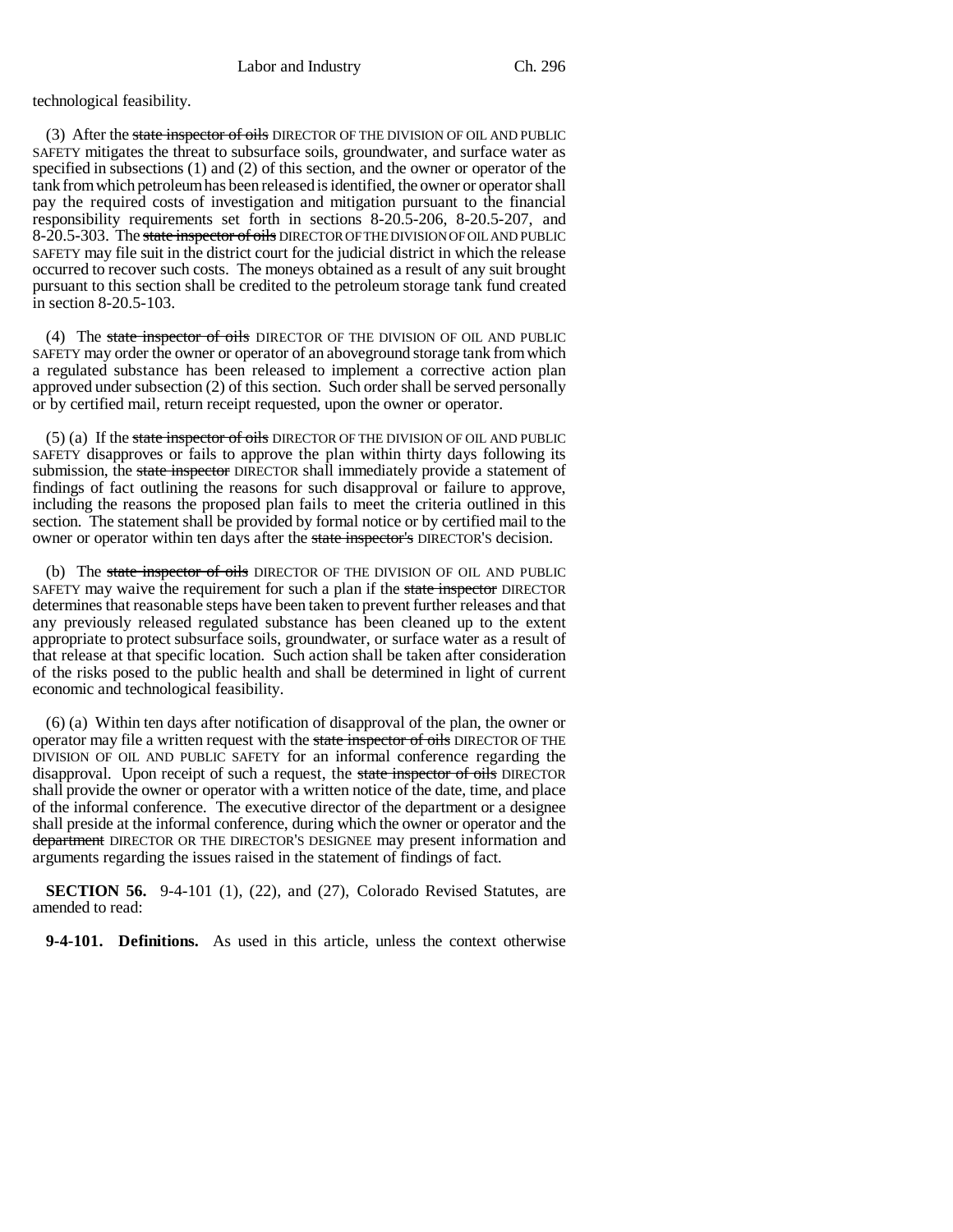requires:

(1) "A.S.M.E. boiler and pressure vessel code" means the boiler and pressure vessel code developed by the boiler and pressure vessel committee of the American society of mechanical engineers with amendments, addenda, and interpretations thereto, made and approved by the council of said society, 1968 edition, a copy of which code is on file in the office of the boiler inspection section of the division of labor OIL AND PUBLIC SAFETY.

(22) "Section" means the boiler inspection section of the division of labor OIL AND PUBLIC SAFETY.

(27) "State boiler inspector" means any boiler inspector employed by the division of labor OIL AND PUBLIC SAFETY.

**SECTION 57.** 9-4-102 (1), Colorado Revised Statutes, is amended to read:

**9-4-102. Director - inspectors - qualifications.** (1) The executive director of the department of labor and employment, pursuant to article XII, section 13, of the constitution of the state of Colorado, shall appoint a director of the boiler inspection section, hereby created under the division of labor OIL AND PUBLIC SAFETY, and such inspectors as are necessary to carry out the provisions of this article. The director of boiler inspection and EACH boiler inspectors INSPECTOR shall be qualified from practical experience in the construction, maintenance, repair, or operation of boilers as a mechanical or safety engineer, steam engineer, boilermaker, or boiler inspector of not less than five years' actual experience to enable him OR HER to judge the safety of boilers for use as such. and he NEITHER THE DIRECTOR OF BOILER INSPECTION NOR ANY BOILER INSPECTOR shall not be interested directly or indirectly in the manufacture, ownership, or sale of boilers or boiler supplies.

**SECTION 58.** 9-4-103 (1) and (2), Colorado Revised Statutes, are amended to read:

**9-4-103. Duties.** (1) The director shall keep in his OR HER office a complete and accurate record of the names of owners or users of boilers inspected, giving a full description of the boiler, the pressure allowed, date when last inspected, and by whom. He THE DIRECTOR shall examine into INVESTIGATE and report to the division of labor OIL AND PUBLIC SAFETY the cause of any boiler explosion that may occur within the state. Definitions AND rules and regulations for the safe construction, installation, inspection, operation, maintenance, and repair of boilers and pressure vessels in the state of Colorado, in addition or supplemental to the existing rules, and regulations, shall be formulated by the section under the direction of the director of boiler inspection and shall become effective upon approval by the director of the division of labor OIL AND PUBLIC SAFETY.

(2) The definitions AND rules  $\frac{1}{x}$  and regulations so formulated for new construction shall be based upon and at all times follow the generally accepted nationwide engineering standards, formulas, and practices established and pertaining to boiler and pressure vessel construction and safety, and the section, with the approval of the director of the division of labor OIL AND PUBLIC SAFETY, may adopt an existing codification thereof known as the boiler and pressure vessel code of the American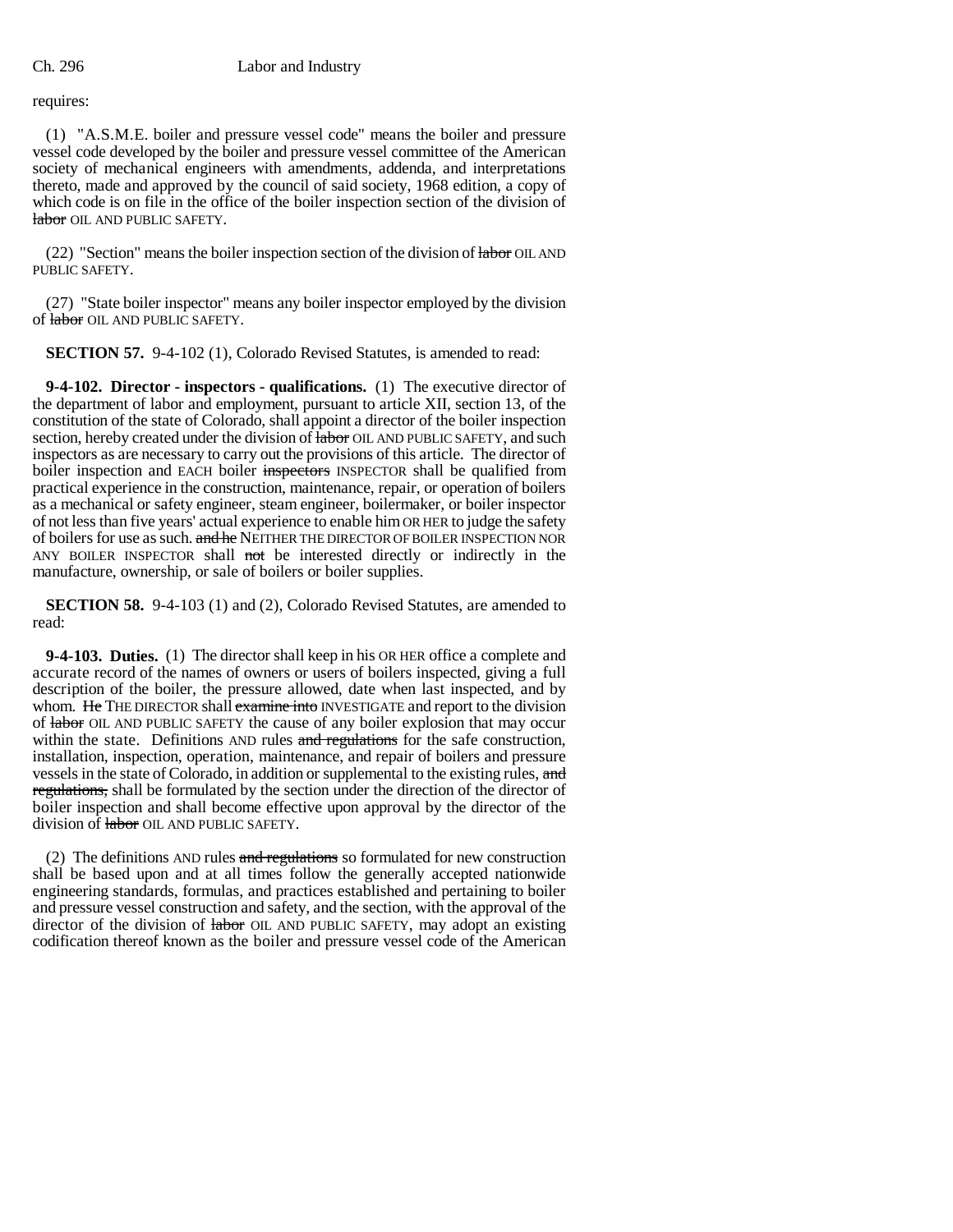society of mechanical engineers, with the amendments and interpretations subsequently made and published by the same authority, and when so adopted the same shall be deemed AND incorporated into and to BY REFERENCE PURSUANT TO SECTION 24-4-103 (12.5), C.R.S., SHALL constitute a part of the whole of the definitions AND rules and regulations of the section.

**SECTION 59.** 9-4-104 (1) (c), Colorado Revised Statutes, is amended to read:

**9-4-104. Exemptions.** (1) The following are exempt from the provisions of this article:

(c) Any city or town where boiler inspectors of comparable capability to state boiler inspectors are employed, where adequate records of boiler inspections are maintained, and where there is in effect a boiler inspection code comparable to that of the state pursuant to the ordinances of said city or town. A city or town not now providing such service may, upon application to the director of the division of labor OIL AND PUBLIC SAFETY with submission of proof of such comparability, be authorized by the director of the division of labor OIL AND PUBLIC SAFETY to establish a boiler inspection system which THAT is exempt from the provisions of this article.

**SECTION 60.** 9-4-107 (1), Colorado Revised Statutes, is amended to read:

**9-4-107. Certificate.** (1) If, upon inspection, a boiler is found to comply with the Colorado boiler and pressure vessel code, the owner or user thereof shall pay directly to the section such fee as is prescribed by section 9-4-109, and the division of labor OIL AND PUBLIC SAFETY shall issue to such owner or user an inspection certificate bearing the date of inspection and the date of expiration of the certificate and specifying the maximum pressure under which the boiler may be operated.

**SECTION 61.** 9-4-108 (2), Colorado Revised Statutes, is amended to read:

**9-4-108. Violation by owner or user - penalty - enforcement.** (2) Any owner who fails or refuses to comply with all requirements or directions of this article pertaining to notification of boiler placement, replacement, or operation; condones operation of condemned boilers; refuses a reasonable request to inspect any boiler used for heating or water supply service or any similar use; refuses to pay inspection and expenses or penalties or license fees; operates any boiler or similar device in defiance of a division of  $\dagger$  abor OIL AND PUBLIC SAFETY order or an order of the director shall, for the with, upon notice, cease to use or operate or allow the use or operation of any approved or nonapproved boiler or water-heating equipment owned by him OR HER until permission to resume use of such equipment is granted by the director.

**SECTION 62.** 9-4-109 (1) (a) (I), Colorado Revised Statutes, is amended to read:

**9-4-109. Fees for boiler and pressure vessel inspection certificates.** (1) (a) (I) There shall be paid for the issuance of a certificate of boiler or pressure vessel inspection of each individual boiler or pressure vessel, regardless of how it is joined or connected, according to the provisions of this article by the owner or user of said boiler or pressure vessel, such fees as shall be established by the director of the division of *labor* OIL AND PUBLIC SAFETY by rule; except that such fees shall not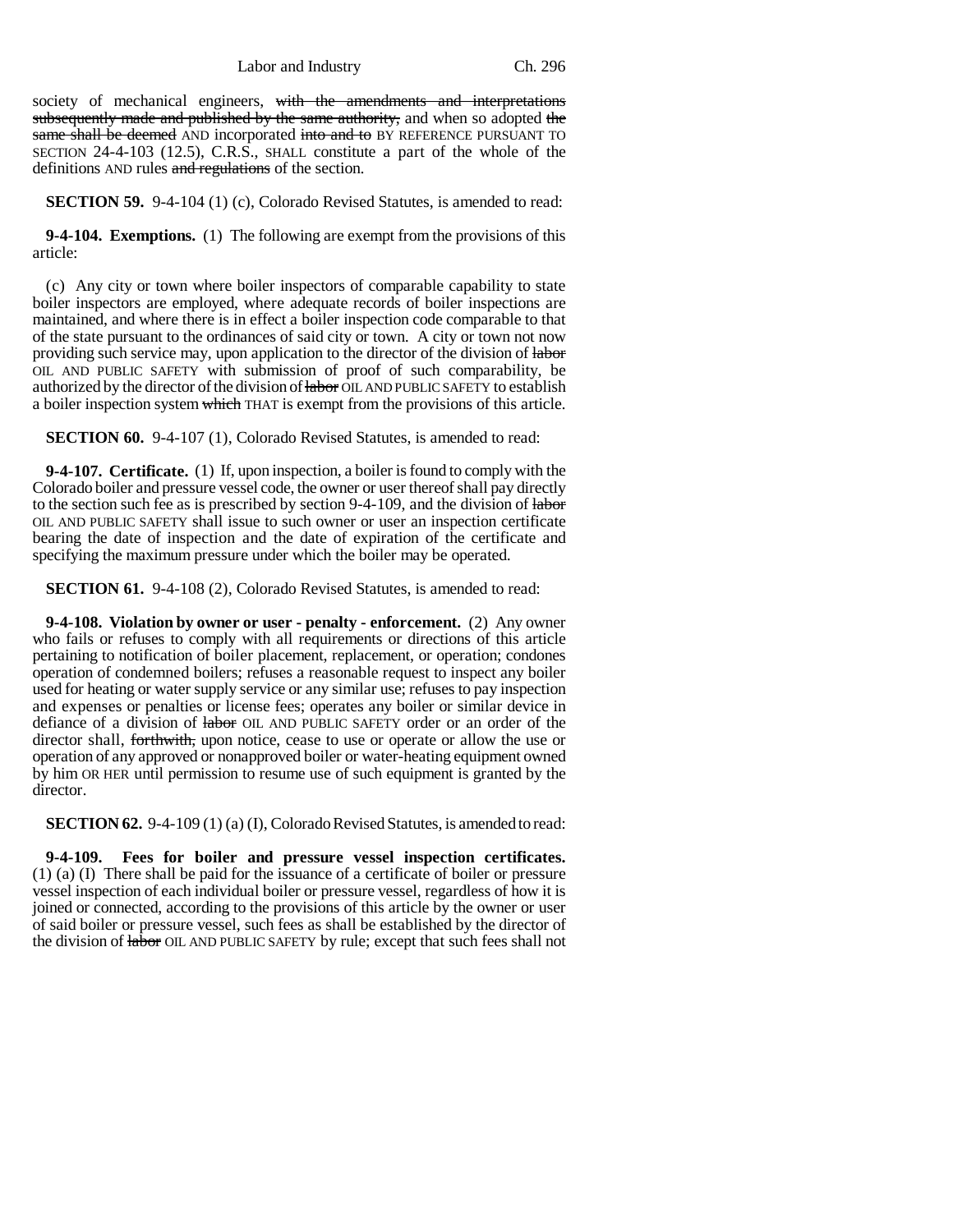exceed the amount necessary to accumulate and maintain in the boiler inspection fund a reserve sufficient to defray the division's administrative expenses for a period of two months, and in no event shall the basic fee for an annual certificate inspection exceed forty dollars nor shall the basic fee for a biennial certificate inspection exceed eighty dollars. The division shall not charge for an inspection other than to assess the fees established pursuant to this subsection (1). Any fees established pursuant to subparagraph (III) or (IV) of this paragraph (a) or pursuant to paragraph (b) of this subsection (1) shall be in addition to the basic fee.

**SECTION 63.** 9-4-110 (1), (2), (4), and (5), Colorado Revised Statutes, are amended to read:

**9-4-110. Special inspectors.** (1) In addition to the boiler inspectors authorized by this article, the section shall, upon request of any company authorized to insure against loss from explosion of boilers in this state, issue to any boiler inspectors of said company commissions as special boiler inspectors. Each such inspector, before receiving his A commission, shall satisfy the division of labor OIL AND PUBLIC SAFETY that he SUCH INSPECTOR is properly qualified to perform such inspections. Possession of a valid commission as inspector issued by the national board of boiler and pressure vessel inspectors shall be considered to be proper qualification.

(2) Such special boiler inspectors shall receive no salary from, nor shall any of their expenses be paid by, the state, and continuance of a special boiler inspector's commission shall be conditioned upon his SUCH SPECIAL BOILER INSPECTOR'S continuing in the employ of the boiler insurance company duly authorized as aforesaid and upon his THE maintenance of the standards imposed by the division of labor. They OIL AND PUBLIC SAFETY. SUCH SPECIAL BOILER INSPECTORS shall perform their functions in accordance with the instructions for special boiler inspectors formulated by the section.

(4) Each company employing such special boiler inspectors, within thirty days following each boiler inspection made by such inspectors, shall file a report of such inspection with the section upon appropriate forms promulgated by the division of labor OIL AND PUBLIC SAFETY.

(5) If the division of  $\frac{1}{4}$  and  $\frac{1}{2}$  and  $\frac{1}{2}$  and  $\frac{1}{2}$  and  $\frac{1}{2}$  are that a  $\frac{1}{2}$  are that a special boiler inspector is no longer qualified to hold his AN appointment or commission, the division of labor OIL AND PUBLIC SAFETY or its selected agent, upon not less than ten days' written notice to the inspector and his THE INSPECTOR'S employer, shall hold a hearing at which such inspector and his THE INSPECTOR'S employer shall have an opportunity to be heard. If, as a result of such hearing, the division of labor OIL AND PUBLIC SAFETY or its selected agent finds that such inspector is no longer qualified to hold his AN appointment or commission, the division of labor OIL AND PUBLIC SAFETY, or upon recommendation of its selected agent, shall revoke or suspend such appointment or commission.

**SECTION 64.** 9-4-115 (1), Colorado Revised Statutes, is amended to read:

**9-4-115. New miniature boiler installations.** (1) No miniature boiler, except those exempted by rules and regulations promulgated by the division of labor OIL AND PUBLIC SAFETY, shall be installed in this state unless it has been constructed,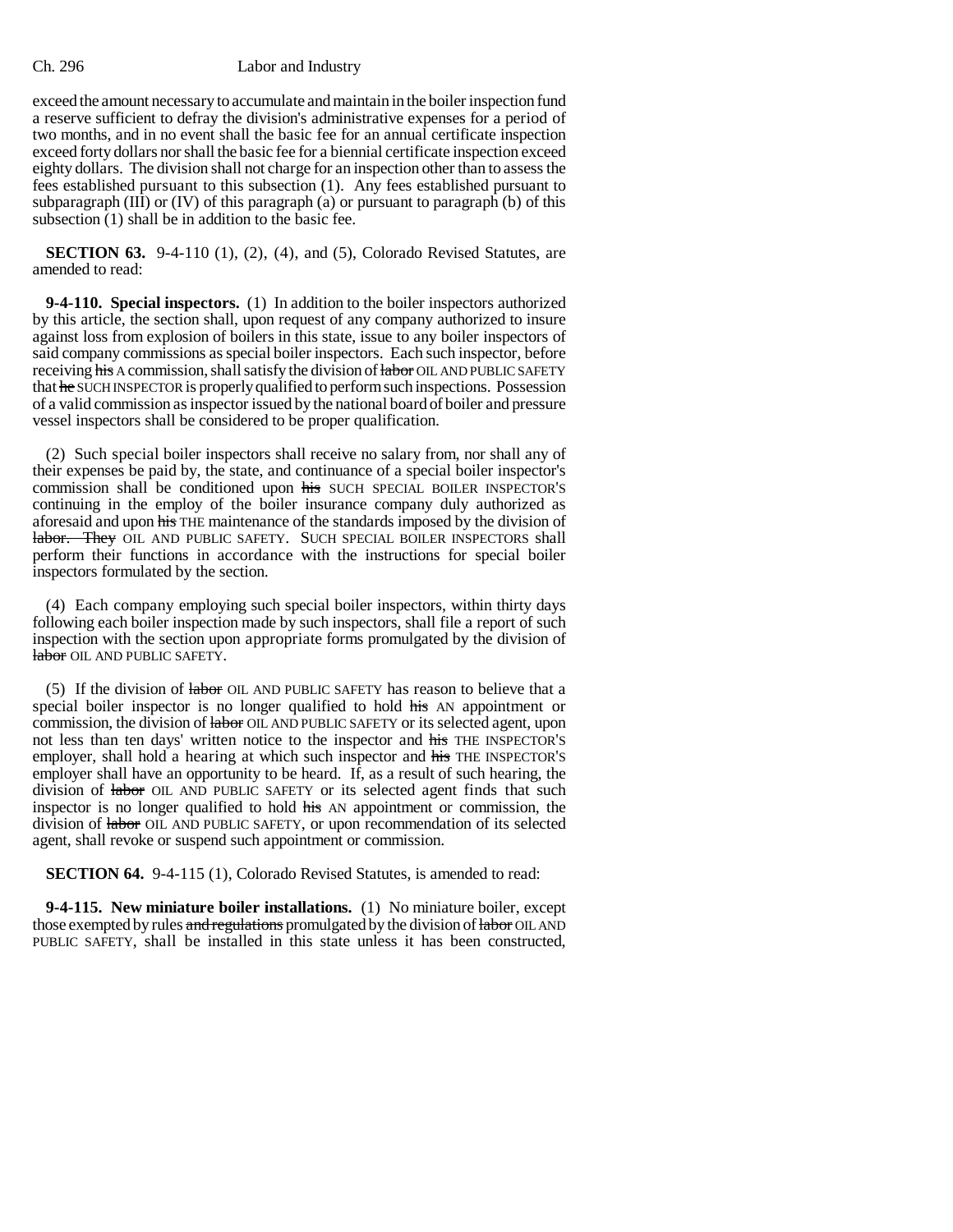inspected, and stamped in conformity with the rules of construction of miniature boilers of the A.S.M.E. boiler and pressure vessel code and is registered with the national board of boiler and pressure vessel inspectors and inspected in accordance with this article.

**SECTION 65.** 9-7-103 (2), Colorado Revised Statutes, is amended to read:

**9-7-103. Definitions.** As used in this article, unless the context otherwise requires:

(2) "Division" means the division of labor OIL AND PUBLIC SAFETY in the department of labor and employment.

**SECTION 66.** 22-32-124 (1), (2), and (3), Colorado Revised Statutes, are amended to read:

**22-32-124. Building codes - zoning - planning.** (1) Prior to the acquisition of land or any contracting for the purchase thereof, the board of education shall consult with and advise in writing the planning commission, or governing body if no planning commission exists, which THAT has jurisdiction over the territory in which the site is proposed to be located in order that the proposed site shall conform to the adopted plan of the community insofar as is feasible. In addition, the board of education shall submit a site development plan for review and comment thereon to such planning commission or governing body prior to construction of any structure or building. The planning commission or governing body may request a public hearing before the board of education relating to the proposed site location or site development plan. The board of education shall thereafter promptly schedule the hearing, publish at least one notice in advance of the hearing, and provide written notice of the hearing to the requesting planning commission or governing body. Prior to the acquisition of land for school building sites or construction of any buildings thereon, the board of education also shall consult with the Colorado geological survey regarding potential swelling soil, mine subsidence, and other geologic hazards and to determine the geologic suitability of the site for its proposed use. All buildings and structures shall be erected in conformity with the standards of the division of  $\frac{1}{4}$  about OIL AND PUBLIC SAFETY. Nothing in this subsection (1) shall be construed to limit the authority of a board of education to finally determine the location of public schools within the district and erect necessary buildings and structures.

(2) (a) Notwithstanding the provisions of section  $8-1-107$  (2) (d)  $8-20-101$  (4), C.R.S., upon request of the division of labor OIL AND PUBLIC SAFETY after consulting with the affected board of education, the appropriate building department of a county, town, city, or city and county wherein a building or structure has been erected pursuant to subsection (1) of this section may make the necessary inspections to determine that such building or structure has been erected in conformity with the standards of the division of labor OIL AND PUBLIC SAFETY and, if such building or structure is in conformity, shall issue the necessary certificate of occupancy prior to use of the building or structure by the school district. A fee may be charged for such inspections upon approval of the board of education, if the amount of the fee is determined on the basis of the direct cost of providing such service. If the division of **labor** OIL AND PUBLIC SAFETY, after consulting with the affected board of education, requests inspections by the building department, such inspections shall be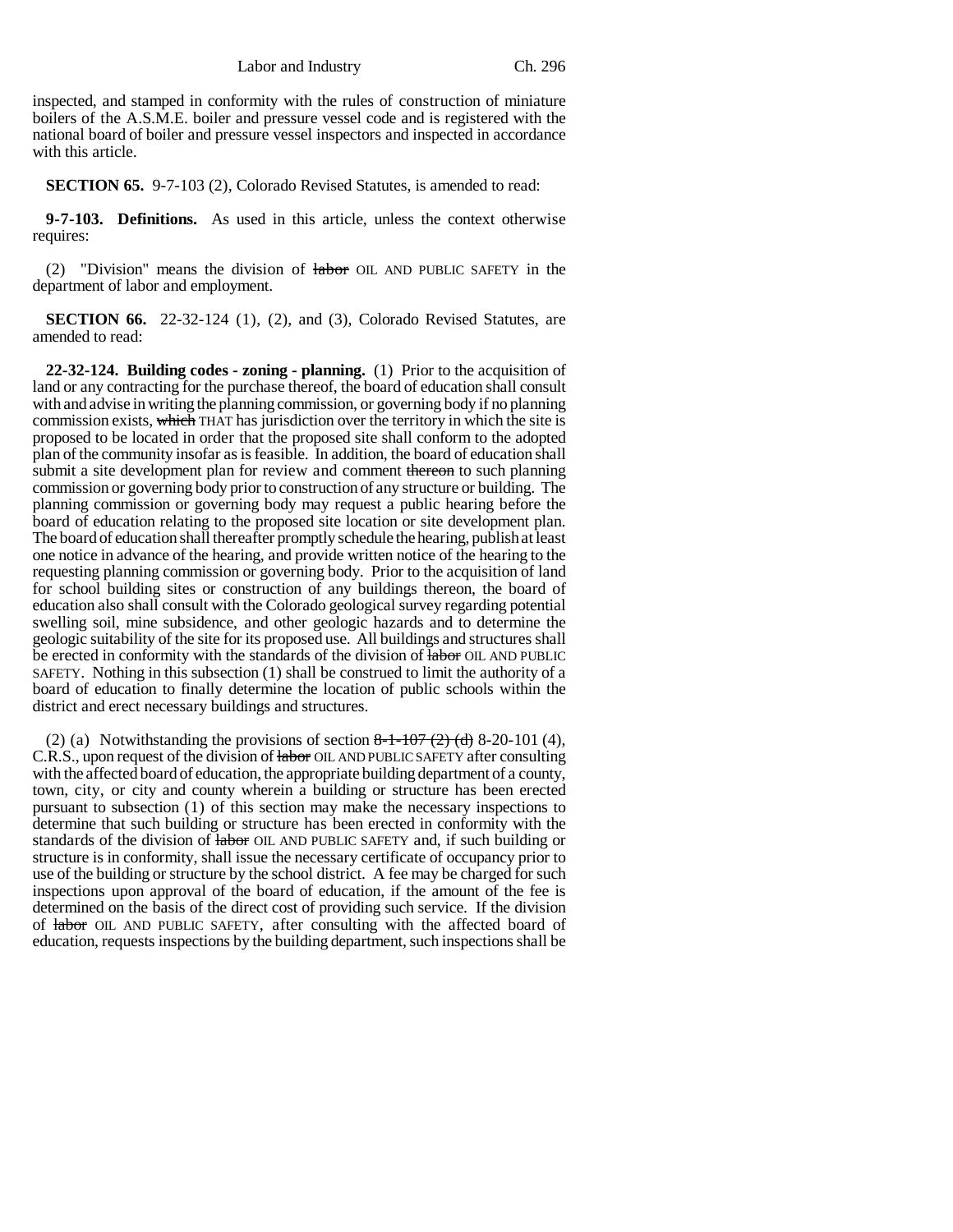in lieu of any inspections made by the division of labor OIL AND PUBLIC SAFETY; except that this subsection (2) shall not be construed to relieve the division of labor OIL AND PUBLIC SAFETY of the responsibility to conduct such inspections if the appropriate county, town, city, or city and county agency does not conduct the inspections. Any county, town, city, or city and county conducting such inspections shall also be authorized to annually reinspect the building or structure to assure that it is maintained and operated in accordance with the fire code adopted by the director of the division of labor OIL AND PUBLIC SAFETY. The inspecting entity shall cooperate with the affected school district in carrying out the duties of this section.

(b) If the division of labor OIL AND PUBLIC SAFETY conducts the necessary inspection to determine that a building or structure erected pursuant to subsection (1) of this section has been erected in conformity with the standards of the division of labor OIL AND PUBLIC SAFETY, it shall charge a fee of two hundred dollars for such inspection; except that the director of the division of labor OIL AND PUBLIC SAFETY by rule or as otherwise provided by law may reduce the amount of the fee if necessary pursuant to section 24-75-402 (3), C.R.S., to reduce the uncommitted reserves of the fund to which all or any portion of the fee is credited. After the uncommitted reserves of the fund are sufficiently reduced, the director of the division of  $\dagger$ **abor** OIL AND PUBLIC SAFETY by rule or as otherwise provided by law may increase the amount of the fee as provided in section 24-75-402 (4), C.R.S. Any fees collected by the division of labor OIL AND PUBLIC SAFETY pursuant to this paragraph (b) shall be transmitted to the state treasurer, who shall credit the same to the public safety inspection fund created pursuant to section 8-1-151, C.R.S.

(3) The county, town, city, city and county, or fire protection district providing fire protection service for the buildings and structures of a school district may annually inspect such buildings and structures to assure that they are maintained in accordance with the fire code adopted by the director of the division of labor OIL AND PUBLIC SAFETY unless the board of education of the district has contracted for such inspections to be conducted by a person qualified to conduct such inspections by reason of experience, training, or certification.

**SECTION 67. Repeal.** 8-1-107 (2) (d), (2) (n), (2) (o), and (2) (q), Colorado Revised Statutes, are repealed as follows:

**8-1-107. Powers and duties of director.** (2) In addition to any other duties prescribed by law, the director has the duty and the power to:

- (d) Enforce the provisions of sections 22-32-124 and 23-71-122, C.R.S.;
- (n) Inspect oil wells;

(o) Ascertain, fix, and order such reasonable standards, rules, or regulations for the construction, repair, and maintenance of carnivals and amusement parks and provide for annual registration fees not to exceed one hundred dollars and for the financial responsibilities of operators. All fees collected by the division pursuant to this paragraph (o) shall be transmitted to the state treasurer, who shall credit the same to the public safety inspection fund created pursuant to section 8-1-151. After notifying the director of the division of labor, any carnival or amusement park which is inspected and licensed or issued a permit by a home rule municipality for operation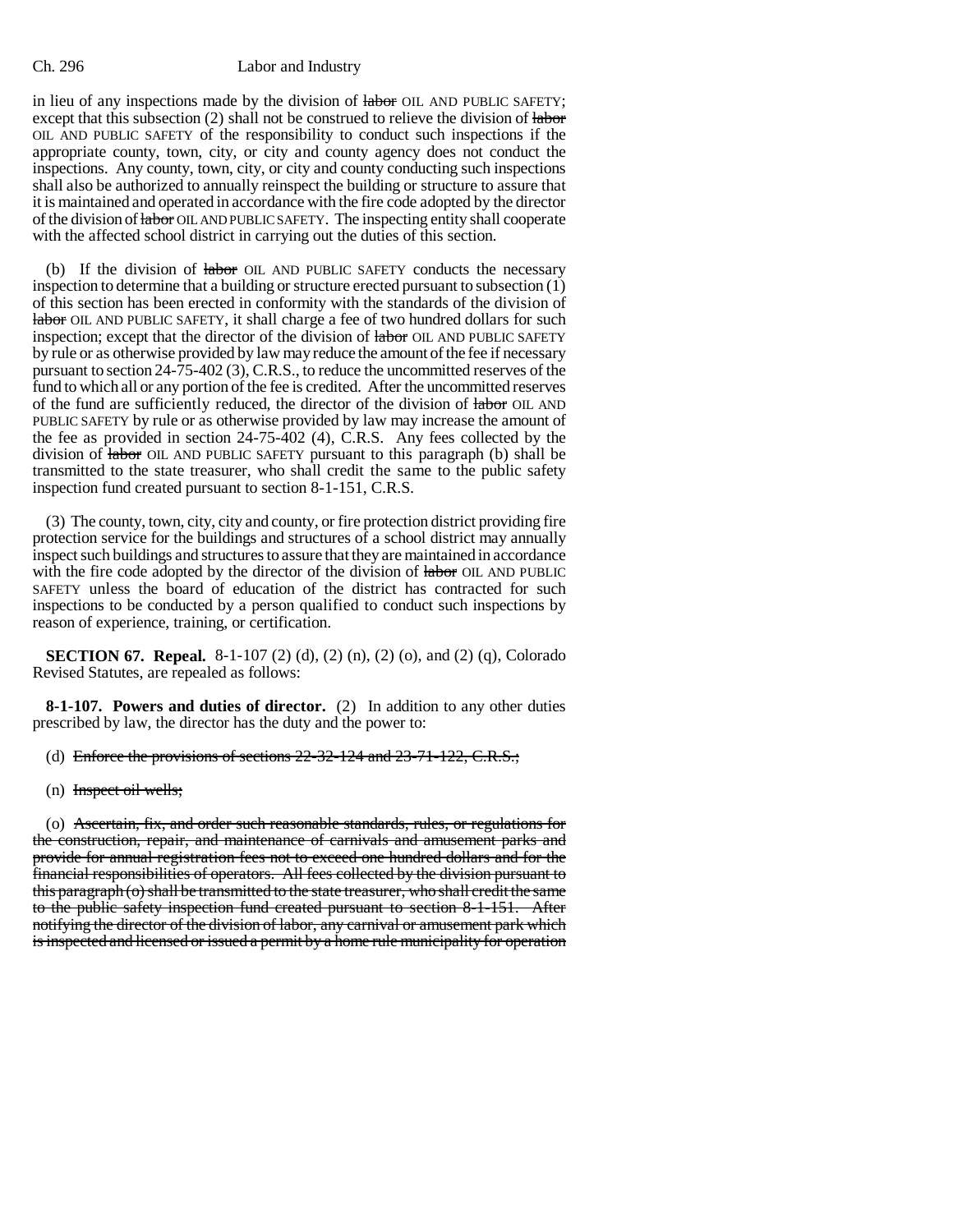within that jurisdiction shall be exempt from the requirements of this paragraph (o).

# (q) Administer and enforce article 20.5 of this title;

**SECTION 68.** 8-1-151, Colorado Revised Statutes, is amended to read:

**8-1-151. Public safety inspection fund created.** There is hereby created in the state treasury a fund to be known as the public safety inspection fund, which shall consist of moneys credited thereto pursuant to section  $8-1-107(2)$  (o) 8-20-101 (3) and sections 9-7-108.5 and 22-32-124 (2), C.R.S. All moneys in the public safety inspection fund shall be subject to annual appropriation by the general assembly for the public safety inspection activities of the division of labor OIL AND PUBLIC SAFETY. The moneys in the public safety inspection fund shall not be credited or transferred to the general fund or any other fund of the state.

**SECTION 69.** 23-71-122 (1) (v), Colorado Revised Statutes, is amended to read:

**23-71-122. Junior college board of trustees - specific powers.** (1) In addition to any other power granted by law to a board of trustees of a junior college district, each board shall have the power to:

(v) (I) Determine the location of each school site, building, or structure and construct, erect, repair, alter, rebuild, replace, and remodel buildings and structures without a permit or fee or compliance with a local building code. The authority delegated by this subparagraph (I) shall exist notwithstanding any authority delegated or vested in any county, town, city, or city and county. Prior to the acquisition of land for school building sites or the construction of buildings thereon, the board shall consult with the planning commission which has jurisdiction over the territory in which the site, building, or structure is proposed to be located relative to the location of such site, building, or structure in order that the proposed site, building, or structure shall conform to the adopted plan of the community insofar as is feasible. All buildings and structures shall be erected in conformity with the standards of the division of labor OIL AND PUBLIC SAFETY. The board shall advise the planning commission which has jurisdiction over the territory in which a site, building, or structure is proposed to be located, in writing, relative to the location of such site, building, or structure prior to the awarding of a contract for the purchase or the construction thereof.

(II) Notwithstanding the provisions of section  $8-1-107$  (2) (d) 8-20-101 (4), C.R.S., upon request of the division of labor OIL AND PUBLIC SAFETY after consulting with the affected junior college board of trustees, the appropriate building department of a county, town, city, or city and county wherein a building or structure has been erected pursuant to subparagraph (I) of this paragraph (v) may make the necessary inspections to determine that such building or structure has been erected in conformity with the standards of the division of labor OIL AND PUBLIC SAFETY and, if such building or structure is in conformity, shall issue the necessary certificate of occupancy prior to use of the building or structure by the junior college district. No fee shall be charged for such inspections. If the division of labor OIL AND PUBLIC SAFETY, after consulting with the affected junior college board, requests inspections by the building department, such inspections shall be in lieu of any inspections made by the division of labor OIL AND PUBLIC SAFETY; except that this subparagraph (II)